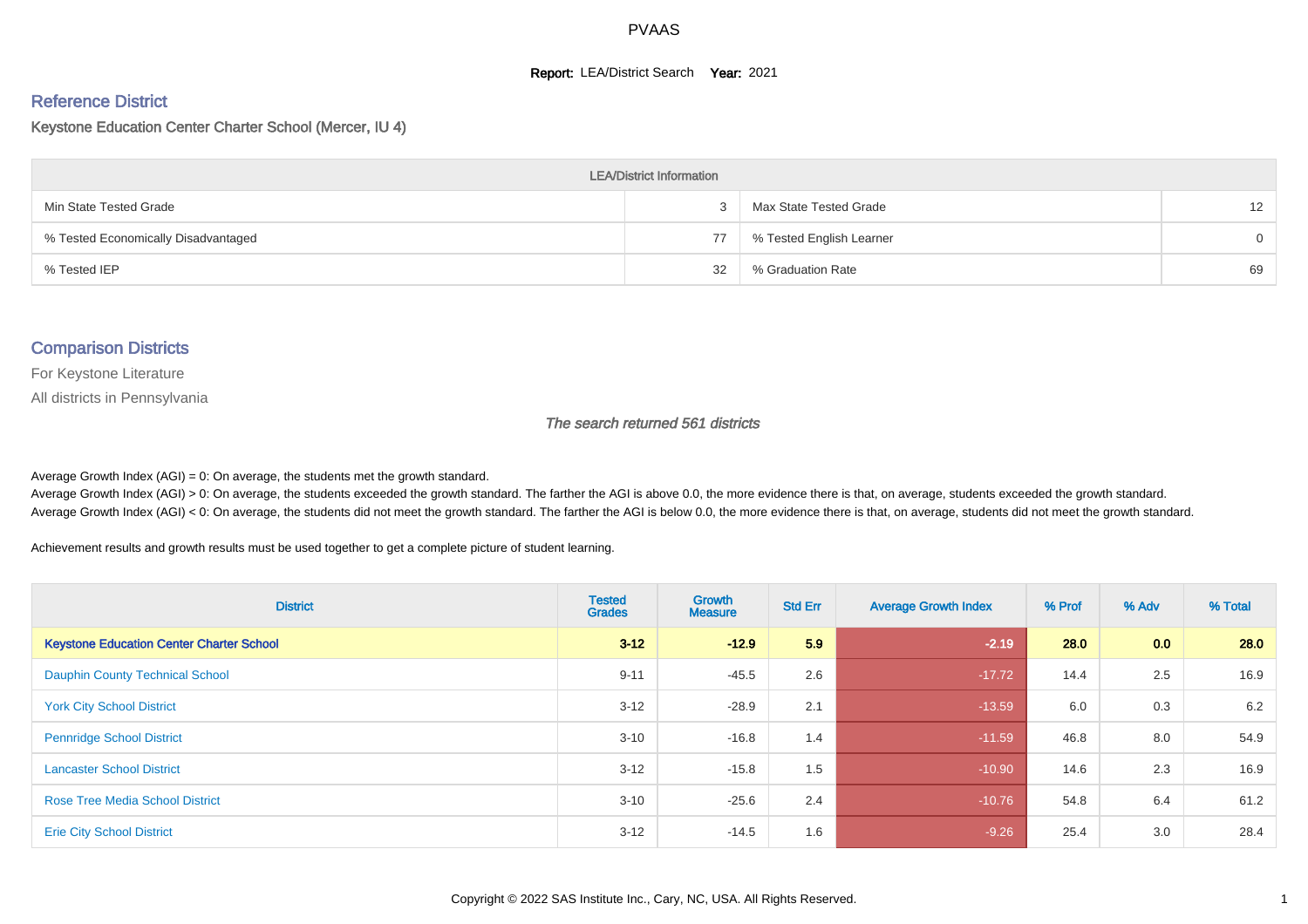| <b>District</b>                                 | <b>Tested</b><br><b>Grades</b> | <b>Growth</b><br><b>Measure</b> | <b>Std Err</b> | <b>Average Growth Index</b> | % Prof | % Adv | % Total |
|-------------------------------------------------|--------------------------------|---------------------------------|----------------|-----------------------------|--------|-------|---------|
| <b>Keystone Education Center Charter School</b> | $3 - 12$                       | $-12.9$                         | 5.9            | $-2.19$                     | 28.0   | 0.0   | 28.0    |
| <b>Shikellamy School District</b>               | $3 - 10$                       | $-22.3$                         | 2.5            | $-8.92$                     | 33.3   | 6.1   | 39.5    |
| <b>West Side CTC</b>                            | $9 - 10$                       | $-37.4$                         | 4.3            | $-8.64$                     | 8.8    | 0.0   | 8.8     |
| <b>Norristown Area School District</b>          | $3 - 12$                       | $-12.8$                         | 1.6            | $-7.98$                     | 23.5   | 2.3   | 25.7    |
| Owen J Roberts School District                  | $3 - 11$                       | $-12.3$                         | 1.6            | $-7.61$                     | 57.0   | 11.9  | 69.0    |
| <b>Hatboro-Horsham School District</b>          | $3 - 11$                       | $-12.8$                         | 1.7            | $-7.47$                     | 45.6   | 7.2   | 52.8    |
| Philipsburg-Osceola Area School District        | $3 - 11$                       | $-24.8$                         | 3.3            | $-7.43$                     | 19.7   | 2.6   | 22.4    |
| <b>Chambersburg Area School District</b>        | $3 - 11$                       | $-9.5$                          | 1.3            | $-7.20$                     | 42.7   | 8.6   | 51.4    |
| <b>Northwestern School District</b>             | $3 - 11$                       | $-24.9$                         | 3.5            | $-7.13$                     | 42.6   | 2.9   | 45.6    |
| <b>Bristol Township School District</b>         | $3 - 11$                       | $-13.9$                         | 2.0            | $-7.05$                     | 31.0   | 3.7   | 34.7    |
| <b>Curwensville Area School District</b>        | $3 - 11$                       | $-27.9$                         | 4.1            | $-6.72$                     | 42.5   | 4.1   | 46.6    |
| Mifflinburg Area School District                | $3 - 11$                       | $-15.8$                         | 2.5            | $-6.30$                     | 42.4   | 4.0   | 46.4    |
| Lackawanna Trail School District                | $3 - 10$                       | $-21.7$                         | 3.5            | $-6.20$                     | 38.5   | 1.5   | 40.0    |
| <b>Lawrence County CTC</b>                      | $10 - 11$                      | $-21.7$                         | 3.6            | $-6.05$                     | 19.8   | 0.0   | 19.8    |
| <b>Ringgold School District</b>                 | $3 - 11$                       | $-14.7$                         | 2.4            | $-6.04$                     | 41.5   | 7.9   | 49.4    |
| <b>Abington School District</b>                 | $3 - 10$                       | $-11.5$                         | 1.9            | $-6.00$                     | 56.2   | 11.6  | 67.8    |
| <b>Springfield Township School District</b>     | $3 - 11$                       | $-18.9$                         | 3.2            | $-5.88$                     | 62.6   | 3.6   | 66.3    |
| <b>Solanco School District</b>                  | $3 - 11$                       | $-11.0$                         | 2.0            | $-5.55$                     | 41.6   | 4.5   | 46.1    |
| <b>Exeter Township School District</b>          | $3 - 11$                       | $-10.4$                         | 1.9            | $-5.44$                     | 50.6   | 2.7   | 53.3    |
| <b>Southern Fulton School District</b>          | $3 - 11$                       | $-23.7$                         | 4.4            | $-5.37$                     | 34.2   | 10.5  | 44.7    |
| <b>Mastery Charter School - Gratz Campus</b>    | $7 - 10$                       | $-23.9$                         | 4.5            | $-5.29$                     | 2.9    | 0.0   | 2.9     |
| <b>Plum Borough School District</b>             | $3 - 11$                       | $-11.3$                         | 2.2            | $-5.19$                     | 51.1   | 9.0   | 60.1    |
| <b>Titusville Area School District</b>          | $3 - 11$                       | $-13.2$                         | 2.6            | $-4.99$                     | 43.2   | 4.8   | 48.0    |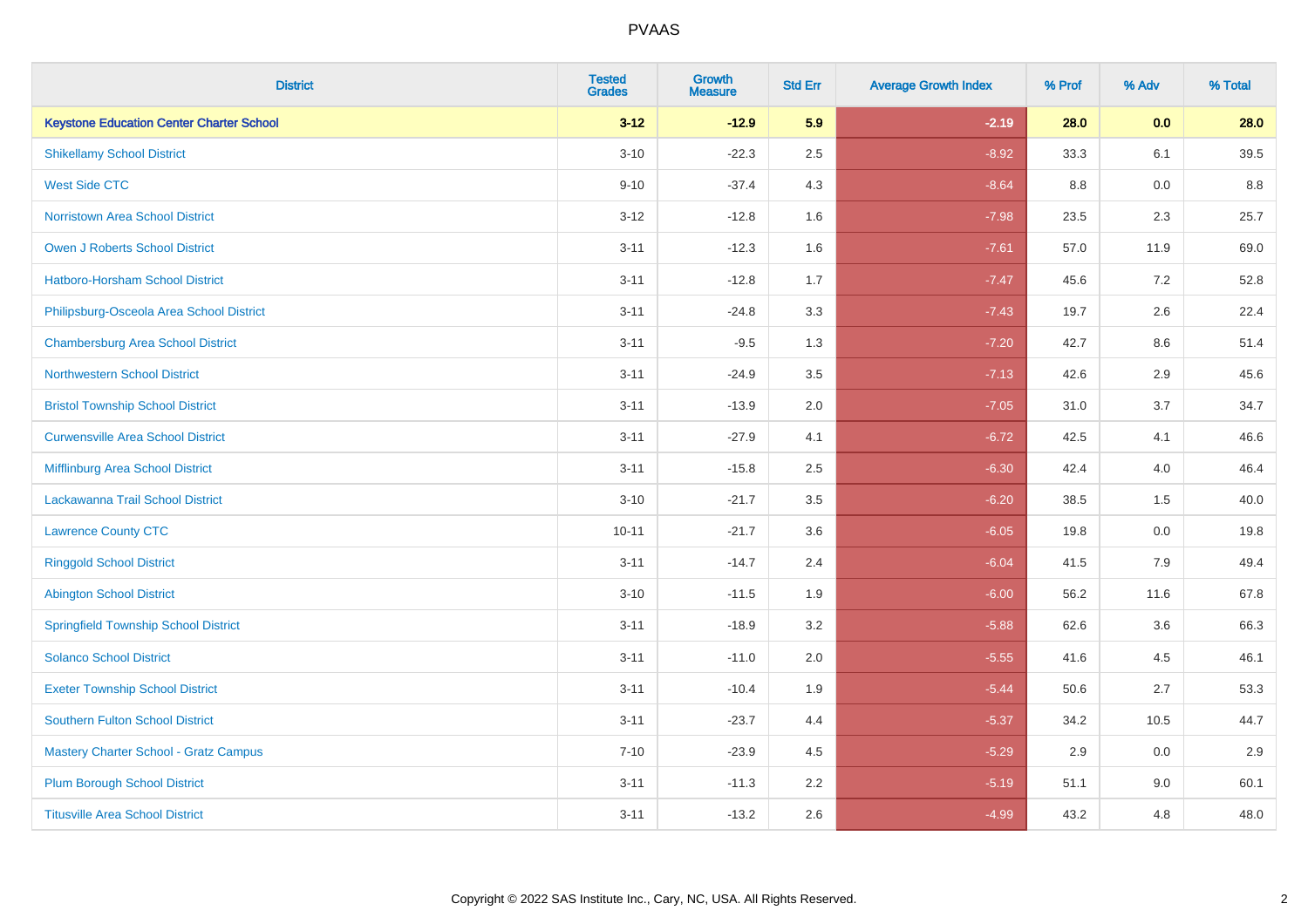| <b>District</b>                                 | <b>Tested</b><br><b>Grades</b> | <b>Growth</b><br><b>Measure</b> | <b>Std Err</b> | <b>Average Growth Index</b> | % Prof | % Adv   | % Total |
|-------------------------------------------------|--------------------------------|---------------------------------|----------------|-----------------------------|--------|---------|---------|
| <b>Keystone Education Center Charter School</b> | $3 - 12$                       | $-12.9$                         | 5.9            | $-2.19$                     | 28.0   | 0.0     | 28.0    |
| Southern Columbia Area School District          | $3 - 11$                       | $-14.6$                         | 3.0            | $-4.92$                     | 55.0   | 4.0     | 59.0    |
| Schuylkill Haven Area School District           | $3 - 11$                       | $-15.3$                         | 3.1            | $-4.87$                     | 49.7   | 2.4     | 52.1    |
| <b>Bucks County Technical High School</b>       | $9 - 10$                       | $-12.0$                         | 2.5            | $-4.84$                     | 35.9   | 3.2     | 39.2    |
| <b>Tacony Academy Charter School</b>            | $3 - 11$                       | $-14.7$                         | 3.0            | $-4.82$                     | 22.4   | 1.8     | 24.1    |
| <b>Tulpehocken Area School District</b>         | $3 - 12$                       | $-13.7$                         | 2.8            | $-4.81$                     | 36.7   | 2.8     | 39.4    |
| <b>Frazier School District</b>                  | $3 - 11$                       | $-17.2$                         | 3.7            | $-4.70$                     | 37.1   | 1.6     | 38.7    |
| <b>Riverside Beaver County School District</b>  | $3 - 11$                       | $-14.0$                         | 3.0            | $-4.64$                     | 49.4   | 8.8     | 58.2    |
| <b>Penns Manor Area School District</b>         | $3 - 12$                       | $-17.0$                         | 3.7            | $-4.52$                     | 29.7   | 3.1     | 32.8    |
| <b>Annville-Cleona School District</b>          | $3 - 12$                       | $-12.1$                         | 2.7            | $-4.46$                     | 34.9   | 7.8     | 42.6    |
| Lampeter-Strasburg School District              | $3 - 12$                       | $-8.6$                          | 2.0            | $-4.33$                     | 55.1   | 9.8     | 64.8    |
| <b>Butler Area School District</b>              | $3 - 11$                       | $-6.5$                          | 1.5            | $-4.26$                     | 42.5   | 9.4     | 51.9    |
| Southern Tioga School District                  | $3 - 11$                       | $-11.5$                         | 2.7            | $-4.25$                     | 47.8   | 6.4     | 54.3    |
| <b>South Park School District</b>               | $3 - 11$                       | $-11.3$                         | 2.7            | $-4.23$                     | 53.5   | 13.7    | 67.3    |
| <b>West Mifflin Area School District</b>        | $3 - 12$                       | $-12.3$                         | 2.9            | $-4.22$                     | 39.7   | 10.3    | 50.0    |
| <b>Columbia-Montour AVTS</b>                    | $9 - 10$                       | $-12.5$                         | 3.0            | $-4.16$                     | 22.3   | $0.6\,$ | 22.9    |
| Jefferson County-Dubois AVTS                    | $9 - 11$                       | $-16.2$                         | 3.9            | $-4.16$                     | 23.0   | 0.0     | 23.0    |
| <b>Wellsboro Area School District</b>           | $3 - 11$                       | $-12.4$                         | 3.0            | $-4.11$                     | 49.2   | 11.9    | 61.1    |
| <b>Avonworth School District</b>                | $3 - 10$                       | $-12.6$                         | 3.1            | $-4.01$                     | 59.8   | 4.6     | 64.4    |
| <b>Big Spring School District</b>               | $3 - 11$                       | $-9.8$                          | 2.4            | $-4.00$                     | 38.6   | 8.9     | 47.5    |
| Catasauqua Area School District                 | $3 - 12$                       | $-12.1$                         | 3.0            | $-4.00$                     | 36.8   | 7.6     | 44.3    |
| Southern Huntingdon County School District      | $3 - 11$                       | $-12.9$                         | 3.2            | $-3.98$                     | 32.5   | 2.5     | 35.0    |
| <b>Minersville Area School District</b>         | $3 - 11$                       | $-14.4$                         | 3.7            | $-3.90$                     | 39.3   | 3.3     | 42.6    |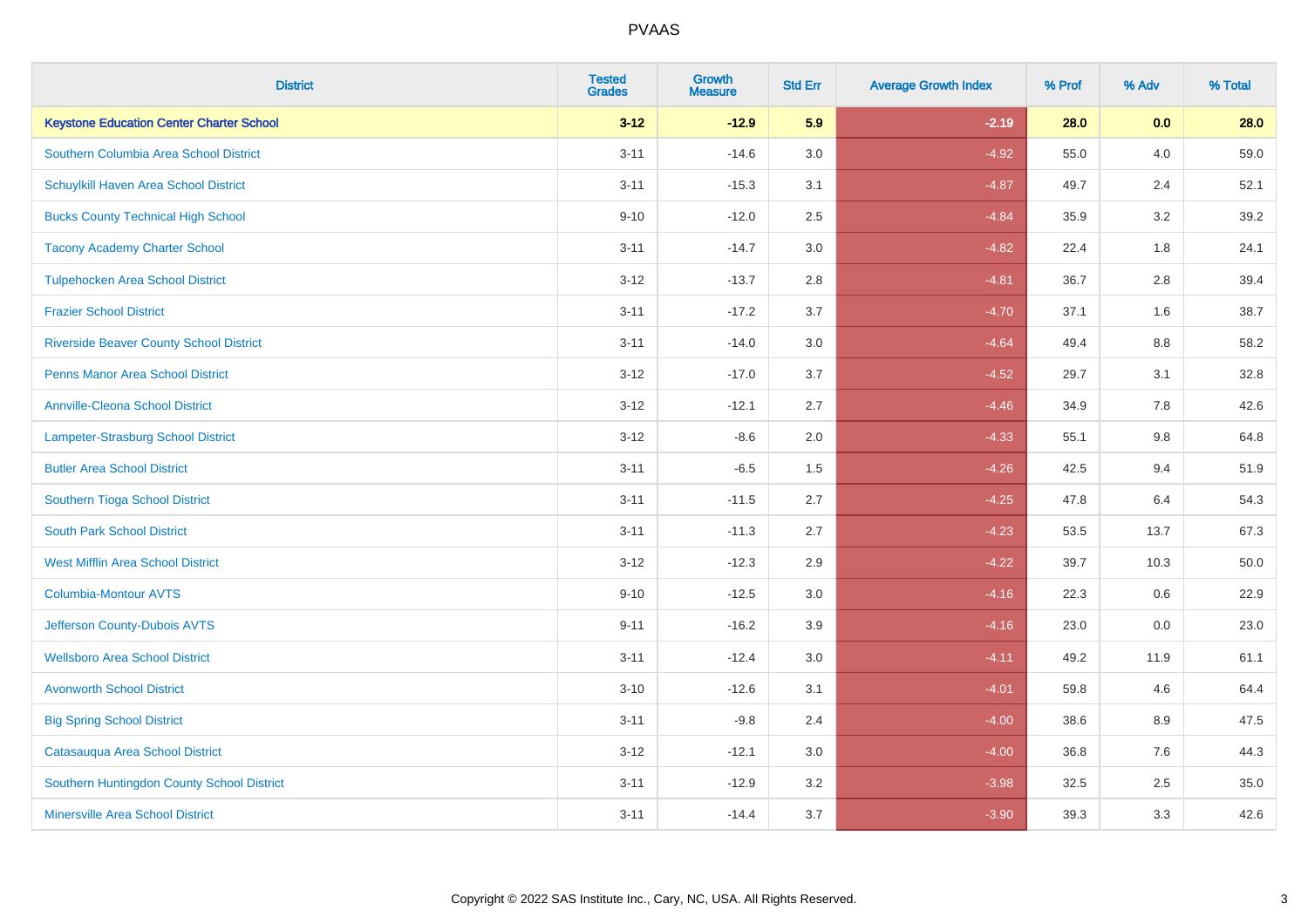| <b>District</b>                                 | <b>Tested</b><br><b>Grades</b> | <b>Growth</b><br><b>Measure</b> | <b>Std Err</b> | <b>Average Growth Index</b> | % Prof | % Adv   | % Total |
|-------------------------------------------------|--------------------------------|---------------------------------|----------------|-----------------------------|--------|---------|---------|
| <b>Keystone Education Center Charter School</b> | $3 - 12$                       | $-12.9$                         | 5.9            | $-2.19$                     | 28.0   | 0.0     | 28.0    |
| <b>Bradford Area School District</b>            | $3 - 12$                       | $-9.3$                          | 2.4            | $-3.87$                     | 45.8   | $8.3\,$ | 54.2    |
| <b>Marion Center Area School District</b>       | $3 - 10$                       | $-12.0$                         | 3.1            | $-3.87$                     | 33.7   | 1.1     | 34.8    |
| Northern Lehigh School District                 | $3 - 12$                       | $-10.4$                         | 2.7            | $-3.82$                     | 28.0   | 9.3     | 37.3    |
| Propel Charter School - Braddock Hills          | $3 - 11$                       | $-13.6$                         | 3.6            | $-3.81$                     | 9.7    | 1.6     | 11.3    |
| Johnsonburg Area School District                | $3 - 11$                       | $-14.1$                         | 3.9            | $-3.62$                     | 54.0   | 4.6     | 58.6    |
| <b>Berwick Area School District</b>             | $3 - 11$                       | $-9.3$                          | 2.6            | $-3.59$                     | 42.1   | 5.5     | 47.6    |
| <b>Ridgway Area School District</b>             | $3 - 11$                       | $-14.5$                         | 4.1            | $-3.56$                     | 49.0   | 9.8     | 58.8    |
| <b>Clearfield Area School District</b>          | $3 - 10$                       | $-9.4$                          | 2.6            | $-3.56$                     | 43.0   | 3.1     | 46.1    |
| <b>Moniteau School District</b>                 | $3 - 11$                       | $-11.8$                         | 3.3            | $-3.56$                     | 50.0   | 6.3     | 56.3    |
| <b>Milton Area School District</b>              | $3 - 11$                       | $-8.7$                          | 2.5            | $-3.52$                     | 45.4   | 6.9     | 52.3    |
| <b>Penn-Delco School District</b>               | $3 - 11$                       | $-6.8$                          | 1.9            | $-3.51$                     | 46.6   | 3.2     | 49.8    |
| <b>Williamsburg Community School District</b>   | $3 - 11$                       | $-14.3$                         | 4.1            | $-3.48$                     | 28.3   | 0.0     | 28.3    |
| <b>Interboro School District</b>                | $3 - 12$                       | $-7.3$                          | 2.1            | $-3.43$                     | 46.6   | 4.8     | 51.4    |
| <b>Elizabeth Forward School District</b>        | $3 - 11$                       | $-8.4$                          | 2.4            | $-3.41$                     | 51.7   | 4.0     | 55.7    |
| <b>Steelton-Highspire School District</b>       | $3 - 11$                       | $-11.8$                         | 3.5            | $-3.40$                     | 14.5   | 0.0     | 14.5    |
| <b>Neshannock Township School District</b>      | $3 - 10$                       | $-9.7$                          | 2.9            | $-3.34$                     | 62.4   | 5.6     | 67.9    |
| Maritime Academy Charter School                 | $3 - 10$                       | $-11.4$                         | 3.5            | $-3.29$                     | 15.2   | 0.0     | 15.2    |
| <b>Tamaqua Area School District</b>             | $3 - 12$                       | $-8.2$                          | 2.5            | $-3.24$                     | 44.5   | 1.9     | 46.4    |
| <b>Waynesboro Area School District</b>          | $3 - 12$                       | $-6.1$                          | 1.9            | $-3.20$                     | 50.0   | 6.8     | 56.8    |
| <b>Boyertown Area School District</b>           | $3 - 11$                       | $-4.7$                          | 1.5            | $-3.17$                     | 55.2   | 11.3    | 66.5    |
| <b>Wallenpaupack Area School District</b>       | $3 - 11$                       | $-7.1$                          | 2.3            | $-3.09$                     | 40.8   | 2.4     | 43.1    |
| <b>Dubois Area School District</b>              | $3 - 11$                       | $-6.2$                          | 2.0            | $-3.07$                     | 50.9   | 13.4    | 64.3    |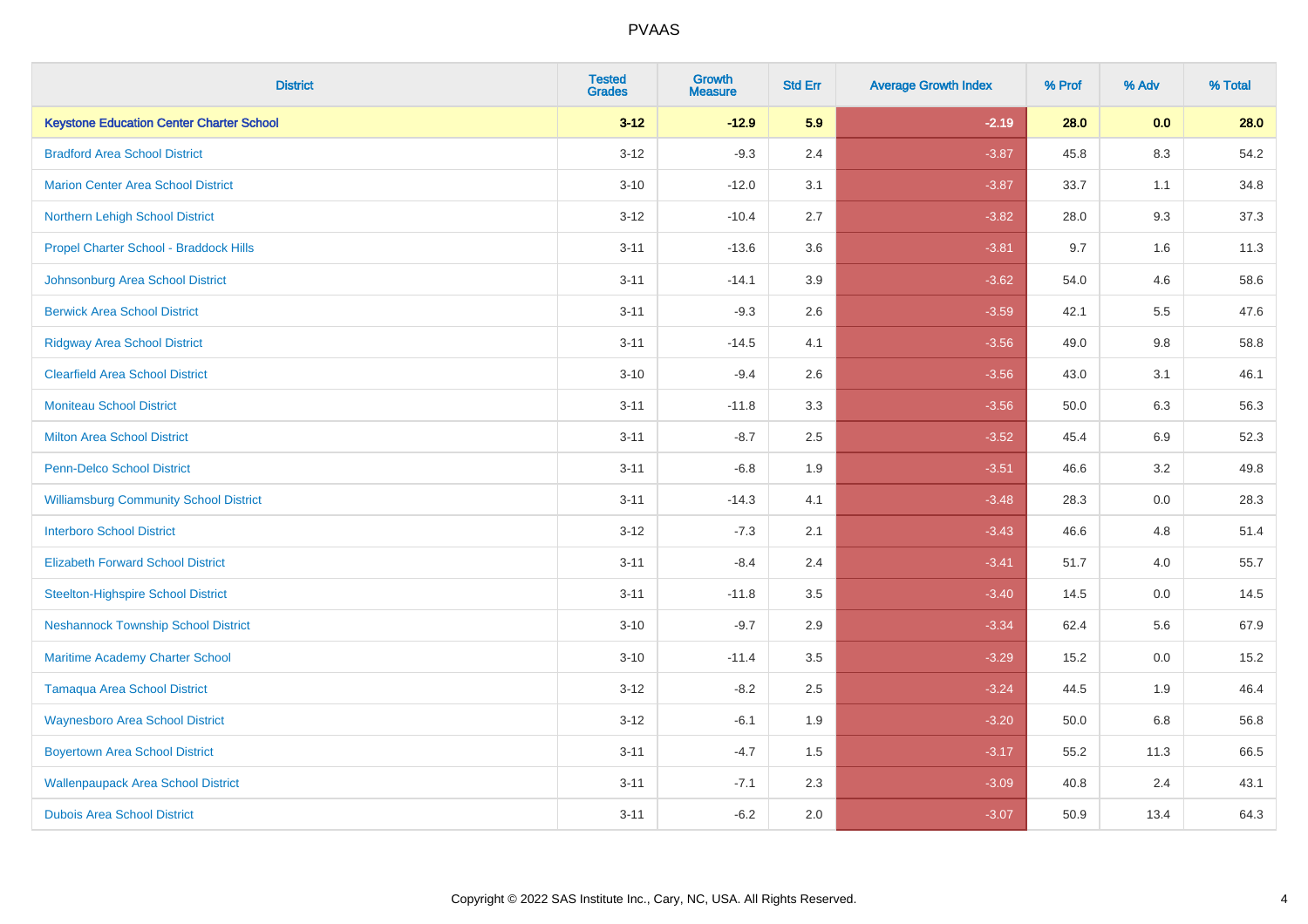| <b>District</b>                                 | <b>Tested</b><br><b>Grades</b> | <b>Growth</b><br><b>Measure</b> | <b>Std Err</b> | <b>Average Growth Index</b> | % Prof | % Adv   | % Total |
|-------------------------------------------------|--------------------------------|---------------------------------|----------------|-----------------------------|--------|---------|---------|
| <b>Keystone Education Center Charter School</b> | $3 - 12$                       | $-12.9$                         | 5.9            | $-2.19$                     | 28.0   | 0.0     | 28.0    |
| <b>Palisades School District</b>                | $3 - 11$                       | $-8.7$                          | 2.8            | $-3.06$                     | 53.8   | $6.7\,$ | 60.5    |
| <b>Pittsburgh School District</b>               | $3 - 11$                       | $-3.3$                          | 1.1            | $-3.04$                     | 33.9   | 8.2     | 42.1    |
| Philadelphia Academy Charter School             | $3 - 11$                       | $-8.9$                          | 2.9            | $-3.04$                     | 50.5   | 2.9     | 53.4    |
| <b>North East School District</b>               | $3 - 11$                       | $-9.3$                          | 3.1            | $-3.02$                     | 62.6   | 14.4    | 77.0    |
| <b>Penn Hills School District</b>               | $3 - 11$                       | $-7.6$                          | 2.6            | $-2.94$                     | 33.1   | 0.7     | 33.8    |
| <b>Conneaut School District</b>                 | $3 - 12$                       | $-7.5$                          | 2.6            | $-2.91$                     | 38.4   | 7.4     | 45.8    |
| <b>Easton Area School District</b>              | $3 - 12$                       | $-4.1$                          | 1.4            | $-2.91$                     | 39.9   | 4.0     | 43.9    |
| <b>Rochester Area School District</b>           | $3 - 11$                       | $-13.2$                         | 4.6            | $-2.89$                     | 19.5   | 1.3     | 20.8    |
| <b>Union City Area School District</b>          | $3 - 12$                       | $-10.2$                         | 3.6            | $-2.87$                     | 42.9   | 3.2     | 46.0    |
| <b>Northern Potter School District</b>          | $3 - 12$                       | $-13.1$                         | 4.6            | $-2.84$                     | 37.5   | 0.0     | 37.5    |
| <b>Propel Charter School-Homestead</b>          | $3 - 11$                       | $-11.7$                         | 4.1            | $-2.84$                     | 15.9   | 0.0     | 15.9    |
| Nazareth Area School District                   | $3 - 11$                       | $-4.7$                          | 1.7            | $-2.82$                     | 59.2   | $9.9\,$ | 69.0    |
| <b>Carlisle Area School District</b>            | $3 - 11$                       | $-5.3$                          | 1.9            | $-2.81$                     | 54.0   | 6.3     | 60.3    |
| <b>Carmichaels Area School District</b>         | $3 - 10$                       | $-9.3$                          | 3.3            | $-2.81$                     | 35.1   | 1.4     | 36.5    |
| <b>Redbank Valley School District</b>           | $3 - 11$                       | $-9.5$                          | 3.4            | $-2.77$                     | 31.5   | 4.9     | 36.4    |
| <b>Highlands School District</b>                | $3 - 11$                       | $-7.4$                          | 2.7            | $-2.76$                     | 44.4   | 3.7     | 48.2    |
| <b>Forest Hills School District</b>             | $3 - 11$                       | $-7.3$                          | 2.7            | $-2.74$                     | 41.1   | 13.7    | 54.8    |
| <b>Trinity Area School District</b>             | $3 - 11$                       | $-5.4$                          | 2.0            | $-2.71$                     | 48.3   | 11.8    | 60.1    |
| <b>Propel Charter School-Montour</b>            | $3 - 10$                       | $-10.7$                         | 3.9            | $-2.71$                     | 13.7   | 0.0     | 13.7    |
| South Allegheny School District                 | $3 - 11$                       | $-8.8$                          | 3.2            | $-2.70$                     | 40.5   | 0.0     | 40.5    |
| <b>Quakertown Community School District</b>     | $3 - 12$                       | $-4.4$                          | 1.6            | $-2.70$                     | 56.5   | 10.0    | 66.6    |
| <b>Blairsville-Saltsburg School District</b>    | $3 - 11$                       | $-8.0$                          | 3.0            | $-2.68$                     | 37.3   | 7.0     | 44.3    |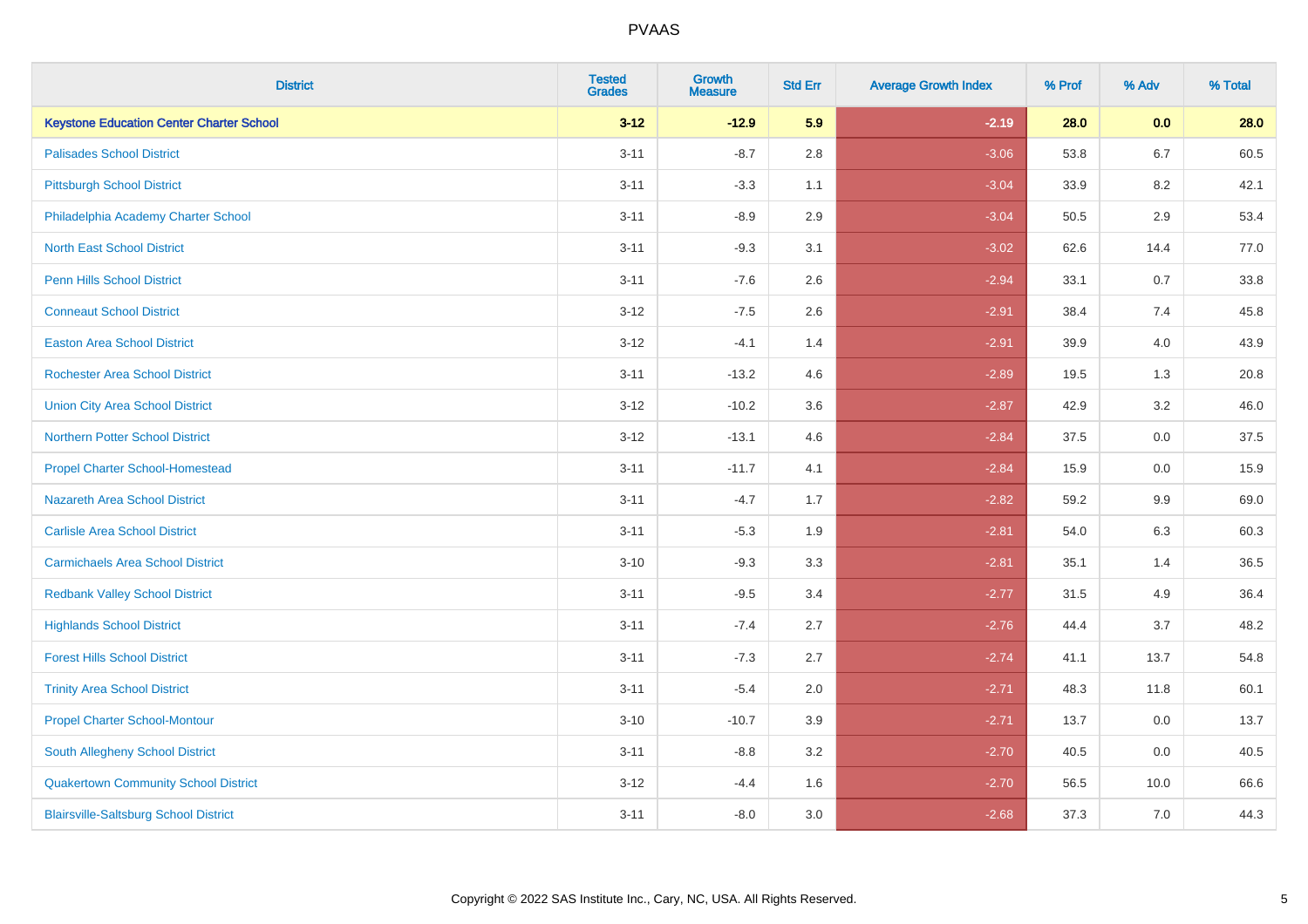| <b>District</b>                                 | <b>Tested</b><br><b>Grades</b> | <b>Growth</b><br><b>Measure</b> | <b>Std Err</b> | <b>Average Growth Index</b> | % Prof | % Adv   | % Total |
|-------------------------------------------------|--------------------------------|---------------------------------|----------------|-----------------------------|--------|---------|---------|
| <b>Keystone Education Center Charter School</b> | $3 - 12$                       | $-12.9$                         | 5.9            | $-2.19$                     | 28.0   | 0.0     | 28.0    |
| <b>Harbor Creek School District</b>             | $3 - 11$                       | $-7.1$                          | 2.7            | $-2.67$                     | 48.8   | 15.2    | 64.0    |
| <b>Pine Grove Area School District</b>          | $3 - 11$                       | $-7.7$                          | 2.9            | $-2.66$                     | 42.3   | 7.7     | 50.0    |
| <b>New Castle Area School District</b>          | $3-12$                         | $-6.4$                          | 2.4            | $-2.66$                     | 32.5   | $4.3$   | 36.8    |
| Northern Tioga School District                  | $3 - 12$                       | $-7.5$                          | 2.8            | $-2.64$                     | 54.0   | 1.2     | 55.2    |
| <b>Dunmore School District</b>                  | $3 - 11$                       | $-7.7$                          | 2.9            | $-2.62$                     | 34.0   | 7.2     | 41.2    |
| <b>Coatesville Area School District</b>         | $3 - 11$                       | $-4.4$                          | 1.7            | $-2.62$                     | 36.3   | 4.2     | 40.5    |
| <b>Northwest Area School District</b>           | $3 - 10$                       | $-10.0$                         | 3.8            | $-2.59$                     | 34.6   | 7.3     | 41.8    |
| <b>Blue Mountain School District</b>            | $3 - 10$                       | $-5.8$                          | 2.3            | $-2.56$                     | 46.6   | 8.5     | 55.1    |
| <b>Slippery Rock Area School District</b>       | $3 - 11$                       | $-6.3$                          | 2.5            | $-2.51$                     | 56.2   | $9.5\,$ | 65.7    |
| <b>North Star School District</b>               | $3 - 11$                       | $-8.7$                          | 3.5            | $-2.51$                     | 47.8   | 6.0     | 53.7    |
| Mahanoy Area School District                    | $3 - 10$                       | $-9.0$                          | 3.6            | $-2.49$                     | 26.2   | 1.6     | 27.9    |
| <b>Keystone Central School District</b>         | $3 - 11$                       | $-5.1$                          | 2.0            | $-2.46$                     | 44.7   | 4.6     | 49.4    |
| <b>Sugar Valley Rural Charter School</b>        | $3 - 11$                       | $-11.0$                         | 4.5            | $-2.46$                     | 14.9   | $0.0\,$ | 14.9    |
| <b>Mohawk Area School District</b>              | $3 - 11$                       | $-7.5$                          | 3.1            | $-2.45$                     | 49.4   | 11.0    | 60.4    |
| <b>Innovative Arts Academy Charter School</b>   | $6 - 11$                       | $-9.1$                          | 3.7            | $-2.44$                     | 9.5    | 0.0     | 9.5     |
| <b>Yough School District</b>                    | $3 - 10$                       | $-6.6$                          | 2.7            | $-2.43$                     | 50.8   | 4.0     | 54.8    |
| <b>Chartiers-Houston School District</b>        | $3 - 10$                       | $-8.6$                          | 3.5            | $-2.41$                     | 59.7   | 4.5     | 64.2    |
| <b>Farrell Area School District</b>             | $3 - 11$                       | $-10.4$                         | 4.3            | $-2.41$                     | 19.0   | 0.0     | 19.0    |
| <b>Universal Audenried Charter School</b>       | $9 - 11$                       | $-5.8$                          | 2.4            | $-2.40$                     | 14.6   | 0.0     | 14.6    |
| <b>Freedom Area School District</b>             | $3 - 11$                       | $-7.1$                          | 3.0            | $-2.37$                     | 43.8   | 4.2     | 47.9    |
| Jefferson-Morgan School District                | $3 - 10$                       | $-9.9$                          | 4.2            | $-2.35$                     | 43.8   | 4.2     | 47.9    |
| La Academia Partnership Charter School          | $6 - 11$                       | $-11.0$                         | 4.7            | $-2.34$                     | 6.8    | 0.0     | 6.8     |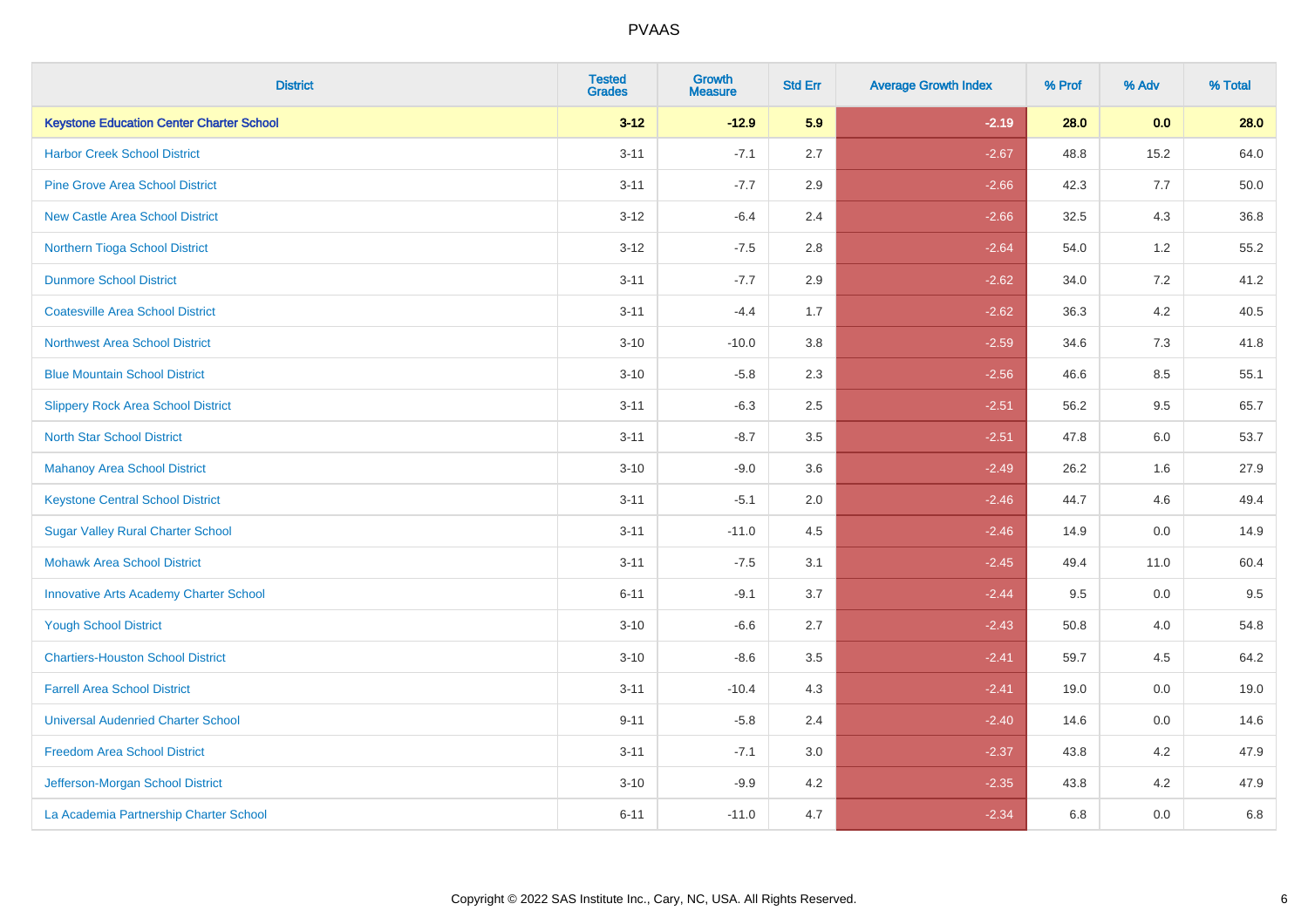| <b>District</b>                                   | <b>Tested</b><br><b>Grades</b> | <b>Growth</b><br><b>Measure</b> | <b>Std Err</b> | <b>Average Growth Index</b> | % Prof | % Adv   | % Total |
|---------------------------------------------------|--------------------------------|---------------------------------|----------------|-----------------------------|--------|---------|---------|
| <b>Keystone Education Center Charter School</b>   | $3 - 12$                       | $-12.9$                         | 5.9            | $-2.19$                     | 28.0   | 0.0     | 28.0    |
| <b>Southmoreland School District</b>              | $3 - 11$                       | $-8.3$                          | 3.6            | $-2.32$                     | 56.8   | 7.2     | 64.0    |
| <b>Upper Moreland Township School District</b>    | $3 - 11$                       | $-5.0$                          | 2.2            | $-2.31$                     | 57.9   | 4.0     | 61.9    |
| South Williamsport Area School District           | $3 - 10$                       | $-5.7$                          | 2.5            | $-2.30$                     | 45.5   | 4.5     | 50.0    |
| Salisbury-Elk Lick School District                | $3 - 11$                       | $-13.5$                         | 5.9            | $-2.30$                     | 27.8   | 0.0     | 27.8    |
| <b>Indiana Area School District</b>               | $3 - 11$                       | $-5.3$                          | 2.3            | $-2.28$                     | 47.6   | 18.4    | 66.1    |
| <b>Oxford Area School District</b>                | $3 - 11$                       | $-4.3$                          | 1.9            | $-2.26$                     | 41.3   | $8.0\,$ | 49.3    |
| <b>Juniata County School District</b>             | $3 - 12$                       | $-4.9$                          | 2.1            | $-2.26$                     | 38.5   | 2.9     | 41.4    |
| Portage Area School District                      | $3 - 10$                       | $-8.1$                          | 3.6            | $-2.26$                     | 40.6   | 9.4     | 50.0    |
| <b>Windber Area School District</b>               | $3 - 11$                       | $-7.2$                          | 3.2            | $-2.24$                     | 55.4   | 7.2     | 62.6    |
| <b>East Lycoming School District</b>              | $3 - 11$                       | $-6.0$                          | 2.7            | $-2.24$                     | 48.3   | 4.2     | 52.5    |
| <b>York Co School Of Technology</b>               | $9 - 12$                       | $-3.8$                          | 1.7            | $-2.22$                     | 39.1   | 5.6     | 44.7    |
| <b>Muncy School District</b>                      | $3 - 11$                       | $-8.1$                          | 3.7            | $-2.21$                     | 42.0   | 3.8     | 45.8    |
| <b>West Middlesex Area School District</b>        | $3 - 10$                       | $-8.4$                          | 3.8            | $-2.21$                     | 34.9   | 2.8     | 37.6    |
| Jim Thorpe Area School District                   | $3 - 11$                       | $-5.8$                          | 2.7            | $-2.19$                     | 33.3   | 7.4     | 40.7    |
| <b>Keystone Education Center Charter School</b>   | $3 - 12$                       | $-12.9$                         | 5.9            | $-2.19$                     | 28.0   | 0.0     | 28.0    |
| <b>Perkiomen Valley School District</b>           | $3 - 11$                       | $-3.5$                          | 1.6            | $-2.18$                     | 53.8   | 13.4    | 67.2    |
| <b>Benton Area School District</b>                | $3 - 10$                       | $-9.7$                          | 4.5            | $-2.18$                     | 43.2   | 5.4     | 48.6    |
| Susquehanna Township School District              | $3 - 12$                       | $-5.8$                          | 2.7            | $-2.17$                     | 36.0   | 5.6     | 41.6    |
| <b>Crawford Central School District</b>           | $3 - 11$                       | $-4.7$                          | 2.2            | $-2.15$                     | 40.6   | 10.5    | 51.1    |
| <b>Aliquippa School District</b>                  | $3 - 11$                       | $-9.0$                          | 4.2            | $-2.14$                     | 11.0   | 0.0     | 11.0    |
| <b>Williams Valley School District</b>            | $3 - 11$                       | $-7.3$                          | 3.4            | $-2.13$                     | 23.2   | 0.0     | 23.2    |
| <b>Executive Education Academy Charter School</b> | $3 - 10$                       | $-6.5$                          | 3.1            | $-2.08$                     | 23.7   | 2.2     | 25.8    |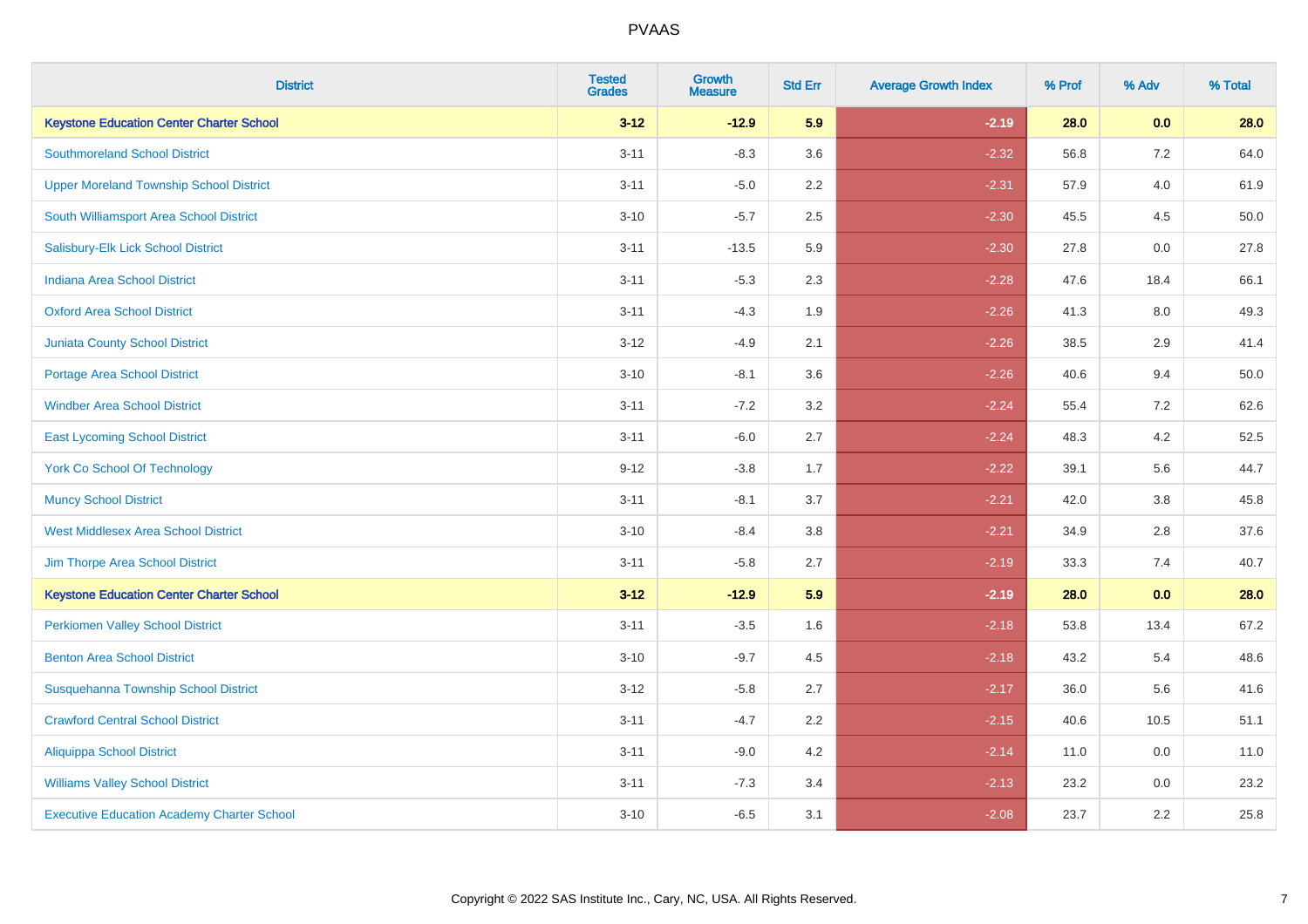| <b>District</b>                                 | <b>Tested</b><br><b>Grades</b> | <b>Growth</b><br><b>Measure</b> | <b>Std Err</b> | <b>Average Growth Index</b> | % Prof | % Adv | % Total |
|-------------------------------------------------|--------------------------------|---------------------------------|----------------|-----------------------------|--------|-------|---------|
| <b>Keystone Education Center Charter School</b> | $3 - 12$                       | $-12.9$                         | 5.9            | $-2.19$                     | 28.0   | 0.0   | 28.0    |
| <b>Middletown Area School District</b>          | $3 - 11$                       | $-5.3$                          | 2.6            | $-2.05$                     | 46.4   | 5.3   | 51.7    |
| <b>Karns City Area School District</b>          | $3 - 11$                       | $-6.0$                          | 2.9            | $-2.03$                     | 53.1   | 8.3   | 61.5    |
| <b>Corry Area School District</b>               | $3 - 11$                       | $-5.3$                          | 2.6            | $-2.03$                     | 38.5   | 6.0   | 44.5    |
| <b>California Area School District</b>          | $3 - 10$                       | $-7.3$                          | 3.6            | $-2.02$                     | 42.6   | 9.8   | 52.5    |
| <b>Moshannon Valley School District</b>         | $3 - 10$                       | $-7.0$                          | 3.4            | $-2.01$                     | 48.5   | 0.0   | 48.5    |
| The New Academy Charter School                  | $8 - 11$                       | $-10.4$                         | 5.2            | $-2.00$                     | 0.0    | 0.0   | 0.0     |
| <b>Upper Dauphin Area School District</b>       | $3 - 11$                       | $-6.3$                          | 3.2            | $-1.98$                     | 37.4   | 4.8   | 42.2    |
| <b>Mount Union Area School District</b>         | $3 - 10$                       | $-6.1$                          | 3.1            | $-1.97$                     | 32.2   | 3.4   | 35.6    |
| <b>Forest City Regional School District</b>     | $3 - 12$                       | $-6.0$                          | 3.0            | $-1.96$                     | 44.1   | 0.0   | 44.1    |
| <b>Bermudian Springs School District</b>        | $3 - 11$                       | $-5.5$                          | 2.9            | $-1.94$                     | 56.4   | 6.8   | 63.2    |
| <b>Somerset Area School District</b>            | $3 - 11$                       | $-4.4$                          | 2.3            | $-1.93$                     | 44.4   | 14.9  | 59.3    |
| <b>Mount Pleasant Area School District</b>      | $3 - 11$                       | $-5.0$                          | 2.6            | $-1.93$                     | 52.6   | 0.0   | 52.6    |
| Gettysburg Area School District                 | $3 - 11$                       | $-4.0$                          | 2.1            | $-1.89$                     | 45.3   | 14.0  | 59.3    |
| <b>Greensburg Salem School District</b>         | $3 - 11$                       | $-4.4$                          | 2.4            | $-1.88$                     | 47.6   | 4.9   | 52.4    |
| <b>East Allegheny School District</b>           | $3 - 11$                       | $-6.3$                          | 3.3            | $-1.87$                     | 31.9   | 9.7   | 41.7    |
| <b>Western Beaver County School District</b>    | $3 - 11$                       | $-7.8$                          | 4.2            | $-1.87$                     | 56.5   | 6.5   | 63.0    |
| <b>Central Columbia School District</b>         | $3 - 12$                       | $-4.8$                          | 2.6            | $-1.86$                     | 53.7   | 14.8  | 68.5    |
| <b>Kiski Area School District</b>               | $3 - 11$                       | $-3.7$                          | 2.0            | $-1.86$                     | 57.4   | 10.4  | 67.8    |
| <b>Brownsville Area School District</b>         | $3 - 12$                       | $-7.2$                          | 3.9            | $-1.83$                     | 34.4   | 6.1   | 40.5    |
| <b>Montrose Area School District</b>            | $3 - 10$                       | $-5.5$                          | 3.0            | $-1.82$                     | 46.7   | 5.4   | 52.2    |
| <b>Brandywine Heights Area School District</b>  | $3 - 11$                       | $-4.9$                          | 2.7            | $-1.81$                     | 49.2   | 8.2   | 57.4    |
| <b>Pequea Valley School District</b>            | $3 - 11$                       | $-5.8$                          | 3.2            | $-1.80$                     | 39.8   | 9.1   | 48.9    |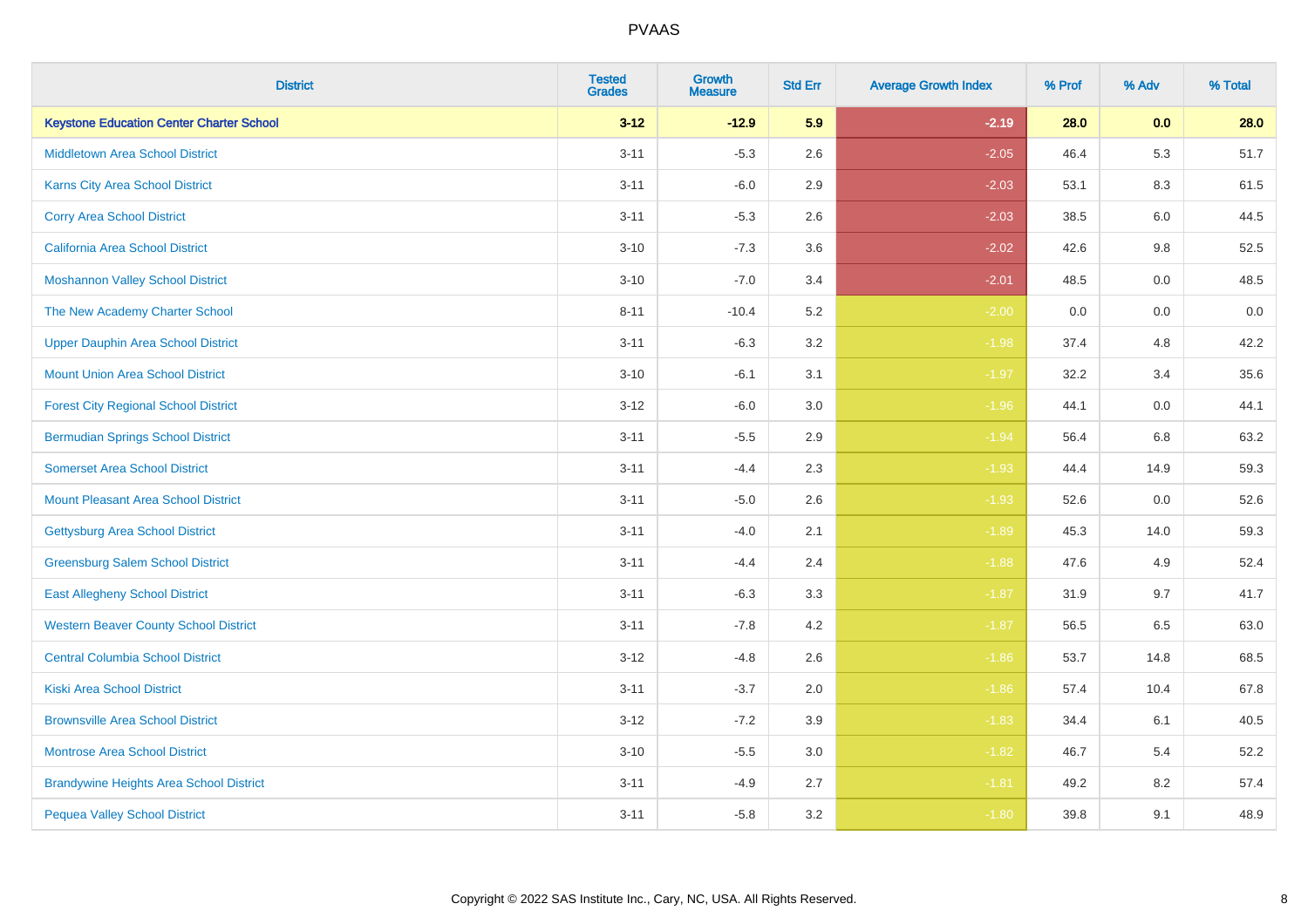| <b>District</b>                                                       | <b>Tested</b><br><b>Grades</b> | <b>Growth</b><br><b>Measure</b> | <b>Std Err</b> | <b>Average Growth Index</b> | % Prof | % Adv | % Total |
|-----------------------------------------------------------------------|--------------------------------|---------------------------------|----------------|-----------------------------|--------|-------|---------|
| <b>Keystone Education Center Charter School</b>                       | $3 - 12$                       | $-12.9$                         | 5.9            | $-2.19$                     | 28.0   | 0.0   | 28.0    |
| <b>Pittston Area School District</b>                                  | $3 - 11$                       | $-10.1$                         | 5.6            | $-1.80$                     | 38.1   | 9.5   | 47.6    |
| <b>Washington School District</b>                                     | $3 - 11$                       | $-4.9$                          | 2.8            | $-1.76$                     | 30.1   | 2.4   | 32.5    |
| <b>Canton Area School District</b>                                    | $3 - 11$                       | $-5.5$                          | $3.2\,$        | $-1.75$                     | 40.7   | 2.3   | 43.0    |
| <b>Old Forge School District</b>                                      | $3 - 12$                       | $-5.9$                          | 3.4            | $-1.73$                     | 52.9   | 7.1   | 60.0    |
| Perseus House Charter School Of Excellence                            | $6 - 11$                       | $-5.2$                          | 3.0            | $-1.72$                     | 16.5   | 0.0   | 16.5    |
| <b>Brentwood Borough School District</b>                              | $3 - 11$                       | $-5.3$                          | $3.0\,$        | $-1.72$                     | 52.0   | 6.1   | 58.2    |
| East Pennsboro Area School District                                   | $3 - 11$                       | $-4.2$                          | 2.5            | $-1.71$                     | 60.8   | 8.5   | 69.3    |
| <b>Twin Valley School District</b>                                    | $3 - 12$                       | $-3.6$                          | 2.1            | $-1.69$                     | 49.6   | 7.1   | 56.8    |
| <b>Pottstown School District</b>                                      | $3 - 12$                       | $-4.0$                          | 2.4            | $-1.68$                     | 29.8   | 1.2   | 31.0    |
| <b>Fairfield Area School District</b>                                 | $3 - 11$                       | $-5.6$                          | 3.4            | $-1.66$                     | 57.9   | 4.0   | 61.8    |
| <b>Shamokin Area School District</b>                                  | $3 - 11$                       | $-7.7$                          | 4.8            | $-1.60$                     | 38.1   | 3.2   | 41.3    |
| Preparatory Charter School Of Mathematics, Science, Tech, And Careers | $9 - 10$                       | $-4.0$                          | 2.5            | $-1.59$                     | 15.0   | 0.0   | 15.0    |
| <b>Carbon Career &amp; Technical Institute</b>                        | $9 - 11$                       | $-5.7$                          | 3.6            | $-1.59$                     | 34.5   | 1.2   | 35.7    |
| <b>Tri-Valley School District</b>                                     | $3 - 10$                       | $-6.4$                          | 4.1            | $-1.57$                     | 37.0   | 4.4   | 41.3    |
| <b>Fort Cherry School District</b>                                    | $3 - 10$                       | $-5.9$                          | 3.8            | $-1.56$                     | 55.2   | 5.2   | 60.3    |
| <b>MaST Community Charter School</b>                                  | $3 - 10$                       | $-4.1$                          | 2.7            | $-1.52$                     | 44.0   | 9.5   | 53.4    |
| <b>Claysburg-Kimmel School District</b>                               | $3 - 11$                       | $-5.7$                          | 4.0            | $-1.42$                     | 42.9   | 8.2   | 51.0    |
| <b>Westmont Hilltop School District</b>                               | $3 - 11$                       | $-4.0$                          | 2.8            | $-1.40$                     | 36.3   | 13.3  | 49.6    |
| <b>Greencastle-Antrim School District</b>                             | $3 - 11$                       | $-3.0$                          | 2.2            | $-1.36$                     | 62.4   | 9.9   | 72.3    |
| <b>Ferndale Area School District</b>                                  | $3 - 10$                       | $-5.8$                          | 4.3            | $-1.33$                     | 40.0   | 0.0   | 40.0    |
| <b>Cambria Heights School District</b>                                | $3 - 10$                       | $-4.1$                          | 3.1            | $-1.32$                     | 51.0   | 6.0   | 57.0    |
| <b>Ellwood City Area School District</b>                              | $3 - 11$                       | $-4.2$                          | 3.2            | $-1.29$                     | 54.1   | 14.1  | 68.2    |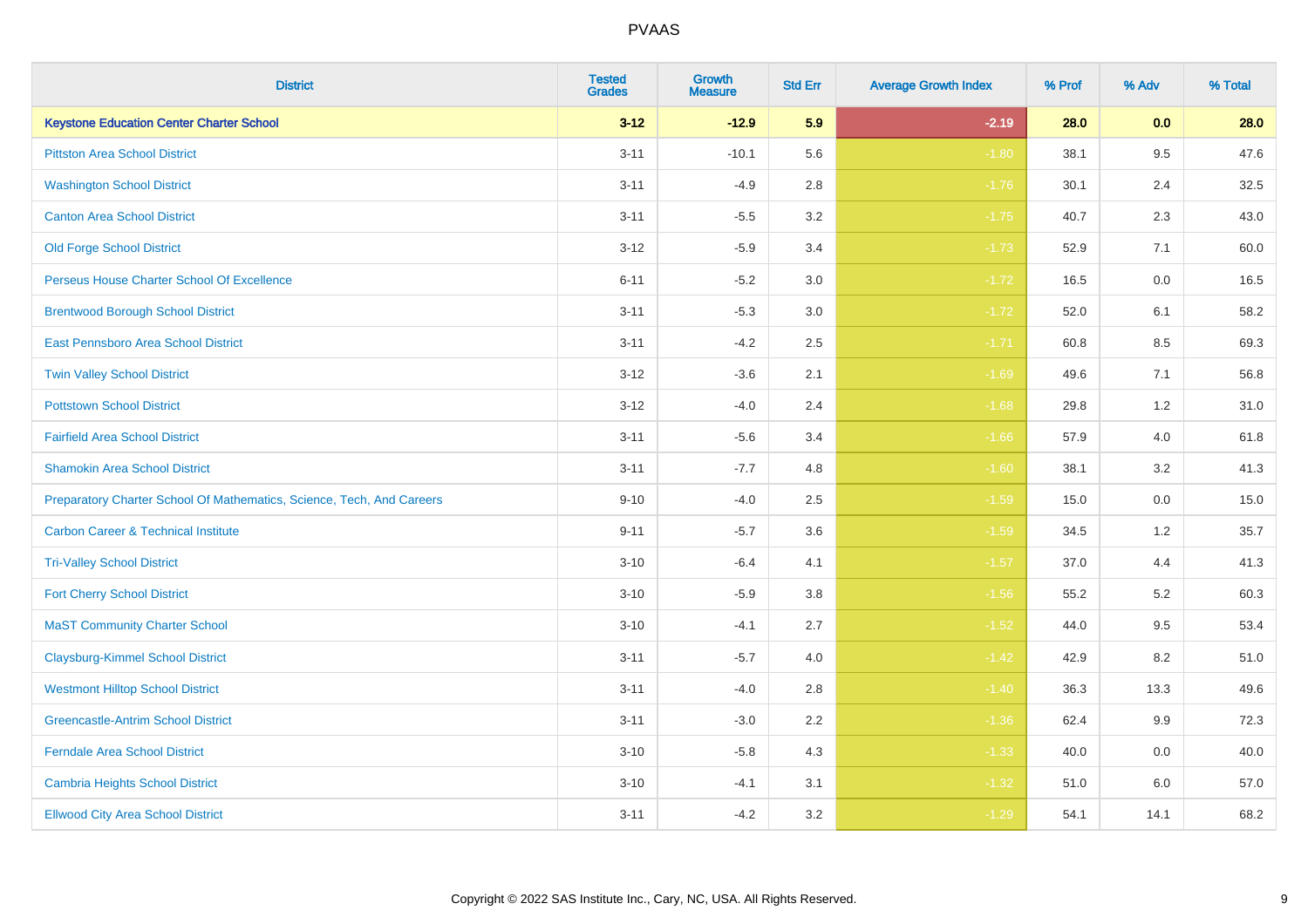| <b>District</b>                                 | <b>Tested</b><br><b>Grades</b> | <b>Growth</b><br><b>Measure</b> | <b>Std Err</b> | <b>Average Growth Index</b> | % Prof | % Adv   | % Total |
|-------------------------------------------------|--------------------------------|---------------------------------|----------------|-----------------------------|--------|---------|---------|
| <b>Keystone Education Center Charter School</b> | $3 - 12$                       | $-12.9$                         | 5.9            | $-2.19$                     | 28.0   | 0.0     | 28.0    |
| <b>Shade-Central City School District</b>       | $3 - 11$                       | $-5.9$                          | 4.6            | $-1.28$                     | 27.8   | 0.0     | 27.8    |
| <b>Bristol Borough School District</b>          | $3 - 12$                       | $-4.3$                          | 3.4            | $-1.27$                     | 39.7   | 1.3     | 41.0    |
| <b>Troy Area School District</b>                | $3 - 10$                       | $-4.3$                          | 3.4            | $-1.26$                     | 43.2   | 5.7     | 48.9    |
| <b>Apollo-Ridge School District</b>             | $3 - 12$                       | $-4.7$                          | 3.7            | $-1.24$                     | 50.0   | 10.0    | 60.0    |
| <b>Elk Lake School District</b>                 | $3 - 11$                       | $-4.0$                          | 3.3            | $-1.23$                     | 46.2   | 3.3     | 49.4    |
| <b>Scranton School District</b>                 | $3 - 12$                       | $-2.9$                          | 2.4            | $-1.22$                     | 45.6   | 3.6     | 49.1    |
| <b>Riverview School District</b>                | $3 - 11$                       | $-4.6$                          | 3.8            | $-1.20$                     | 57.9   | 15.8    | 73.7    |
| <b>Greater Johnstown School District</b>        | $3 - 11$                       | $-3.1$                          | 2.6            | $-1.19$                     | 26.1   | 0.0     | 26.1    |
| <b>Big Beaver Falls Area School District</b>    | $3 - 11$                       | $-3.9$                          | 3.3            | $-1.18$                     | 34.1   | 3.5     | 37.6    |
| <b>Chichester School District</b>               | $3 - 11$                       | $-2.7$                          | 2.3            | $-1.17$                     | 44.6   | 6.6     | 51.2    |
| <b>Chestnut Ridge School District</b>           | $3 - 12$                       | $-3.4$                          | 2.9            | $-1.17$                     | 46.6   | 5.8     | 52.4    |
| Kane Area School District                       | $3 - 10$                       | $-3.7$                          | $3.2\,$        | $-1.17$                     | 39.5   | $9.9\,$ | 49.4    |
| <b>Antietam School District</b>                 | $3 - 10$                       | $-4.3$                          | 3.8            | $-1.13$                     | 36.4   | 5.4     | 41.8    |
| Jeannette City School District                  | $3 - 11$                       | $-4.3$                          | 3.8            | $-1.13$                     | 46.7   | $7.5\,$ | 54.2    |
| <b>Dallas School District</b>                   | $3 - 11$                       | $-2.5$                          | 2.2            | $-1.12$                     | 54.9   | 7.6     | 62.4    |
| Juniata Valley School District                  | $3 - 11$                       | $-3.9$                          | 3.5            | $-1.10$                     | 44.4   | 3.5     | 47.8    |
| <b>Riverside School District</b>                | $3 - 11$                       | $-3.2$                          | 3.0            | $-1.09$                     | 43.0   | 9.0     | 52.0    |
| Conemaugh Township Area School District         | $3 - 12$                       | $-3.7$                          | 3.4            | $-1.09$                     | 53.8   | 17.6    | 71.4    |
| Oil City Area School District                   | $3 - 11$                       | $-2.9$                          | 2.6            | $-1.08$                     | 44.4   | 5.8     | 50.2    |
| <b>Quaker Valley School District</b>            | $3 - 11$                       | $-2.8$                          | 2.6            | $-1.08$                     | 55.2   | 13.2    | 68.4    |
| <b>West Greene School District</b>              | $3 - 11$                       | $-4.5$                          | 4.3            | $-1.04$                     | 36.6   | 7.3     | 43.9    |
| <b>Lewisburg Area School District</b>           | $3 - 11$                       | $-2.7$                          | 2.6            | $-1.03$                     | 57.0   | 18.5    | 75.6    |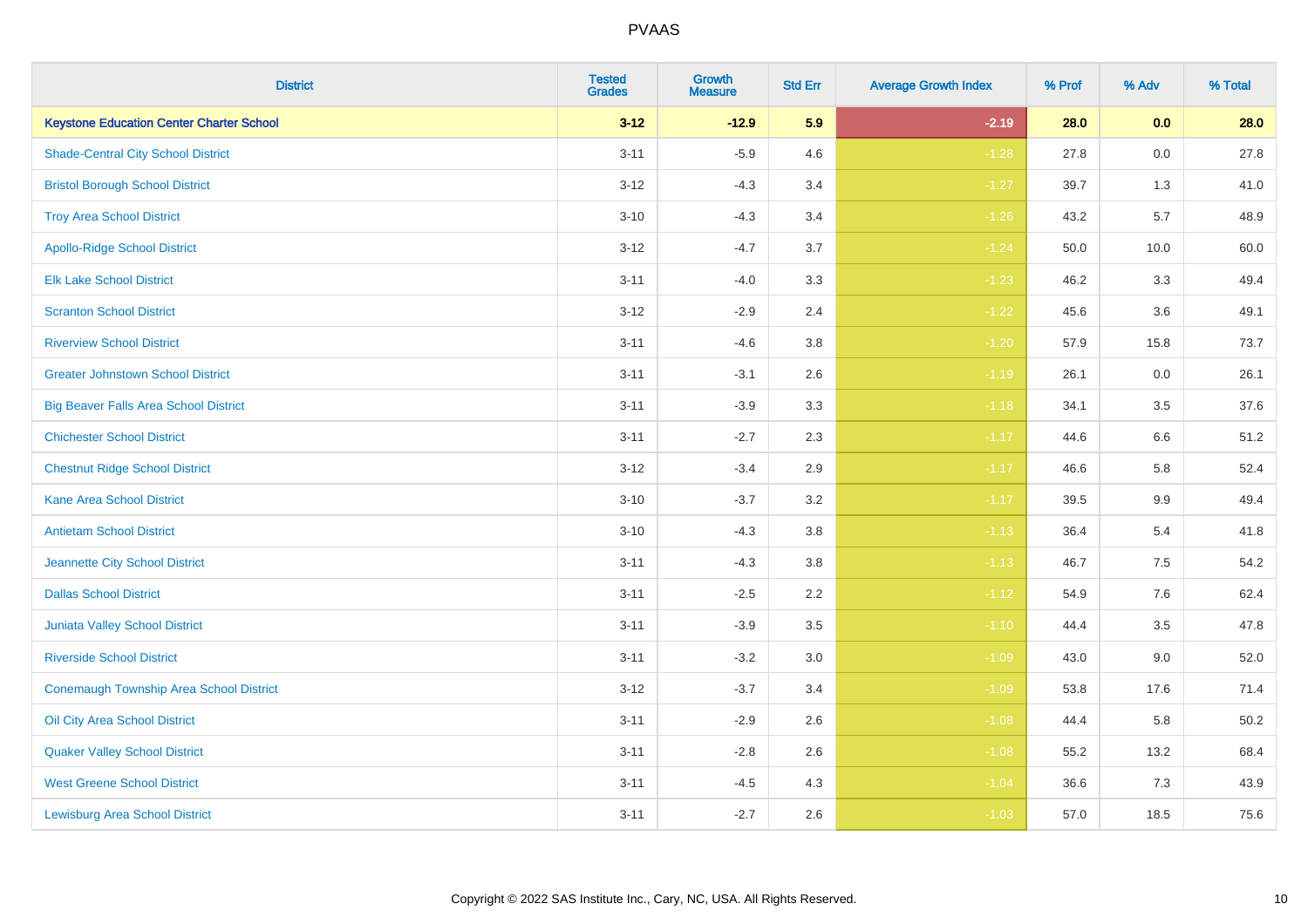| <b>District</b>                                 | <b>Tested</b><br><b>Grades</b> | <b>Growth</b><br><b>Measure</b> | <b>Std Err</b> | <b>Average Growth Index</b> | % Prof | % Adv | % Total |
|-------------------------------------------------|--------------------------------|---------------------------------|----------------|-----------------------------|--------|-------|---------|
| <b>Keystone Education Center Charter School</b> | $3 - 12$                       | $-12.9$                         | 5.9            | $-2.19$                     | 28.0   | 0.0   | 28.0    |
| <b>Valley Grove School District</b>             | $3 - 10$                       | $-3.7$                          | 3.7            | $-1.01$                     | 51.2   | 6.1   | 57.3    |
| <b>Seneca Valley School District</b>            | $3 - 11$                       | $-1.4$                          | 1.4            | $-0.99$                     | 57.2   | 11.4  | 68.6    |
| <b>North Hills School District</b>              | $3 - 11$                       | $-1.8$                          | 1.8            | $-0.96$                     | 59.1   | 14.1  | 73.2    |
| Imhotep Institute Charter High School           | $9 - 11$                       | $-5.3$                          | 5.8            | $-0.92$                     | 25.0   | 0.0   | 25.0    |
| <b>Wyoming Valley West School District</b>      | $3 - 11$                       | $-2.2$                          | 2.4            | $-0.91$                     | 49.4   | 3.0   | 52.4    |
| <b>Sullivan County School District</b>          | $3 - 10$                       | $-4.0$                          | 4.4            | $-0.90$                     | 66.7   | 2.6   | 69.2    |
| <b>Austin Area School District</b>              | $3 - 11$                       | $-5.7$                          | 6.4            | $-0.90$                     | 33.3   | 5.6   | 38.9    |
| <b>Columbia Borough School District</b>         | $3 - 12$                       | $-3.1$                          | 3.5            | $-0.89$                     | 29.5   | 1.9   | 31.4    |
| <b>Montour School District</b>                  | $3 - 11$                       | $-1.8$                          | 2.1            | $-0.88$                     | 61.4   | 15.1  | 76.5    |
| <b>Charleroi School District</b>                | $3 - 11$                       | $-2.6$                          | 3.0            | $-0.86$                     | 55.7   | 7.4   | 63.1    |
| <b>Phoenixville Area School District</b>        | $3 - 11$                       | $-1.7$                          | 2.1            | $-0.83$                     | 59.9   | 10.6  | 70.5    |
| <b>Chartiers Valley School District</b>         | $3 - 11$                       | $-1.7$                          | 2.0            | $-0.81$                     | 54.7   | 8.4   | 63.1    |
| <b>Forest Area School District</b>              | $3 - 11$                       | $-4.4$                          | 5.4            | $-0.81$                     | 36.2   | 2.1   | 38.3    |
| <b>Lebanon School District</b>                  | $3 - 11$                       | $-1.6$                          | 1.9            | $-0.80$                     | 24.4   | 2.6   | 27.0    |
| Shenango Area School District                   | $3 - 11$                       | $-2.6$                          | 3.3            | $-0.79$                     | 50.6   | 13.9  | 64.6    |
| <b>Northeast Bradford School District</b>       | $3 - 10$                       | $-3.1$                          | 4.0            | $-0.78$                     | 33.9   | 3.4   | 37.3    |
| <b>Conemaugh Valley School District</b>         | $3 - 12$                       | $-3.2$                          | 4.1            | $-0.78$                     | 48.2   | 5.6   | 53.7    |
| <b>Gillingham Charter School</b>                | $3 - 11$                       | $-4.4$                          | 5.6            | $-0.77$                     | 20.8   | 8.3   | 29.2    |
| <b>Turkeyfoot Valley Area School District</b>   | $3 - 12$                       | $-4.3$                          | 5.6            | $-0.76$                     | 22.0   | 5.1   | 27.1    |
| <b>Bald Eagle Area School District</b>          | $3 - 11$                       | $-2.1$                          | 2.7            | $-0.75$                     | 48.4   | 9.4   | 57.7    |
| Huntingdon Area School District                 | $3 - 11$                       | $-2.0$                          | 2.7            | $-0.72$                     | 36.8   | 10.3  | 47.0    |
| Mt Lebanon School District                      | $3 - 11$                       | $-1.0$                          | 1.5            | $-0.70$                     | 61.9   | 24.0  | 85.9    |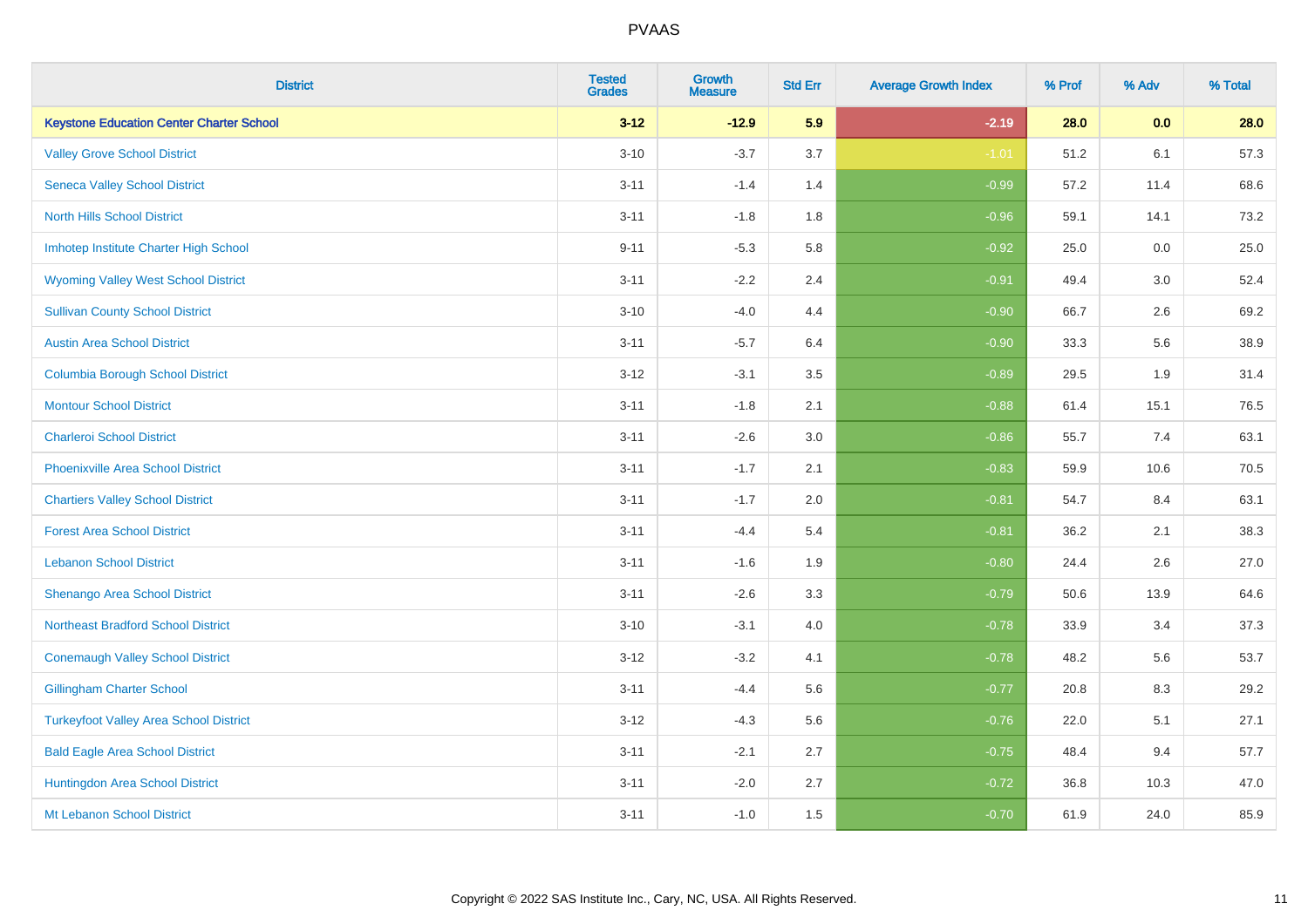| <b>District</b>                                         | <b>Tested</b><br><b>Grades</b> | <b>Growth</b><br><b>Measure</b> | <b>Std Err</b> | <b>Average Growth Index</b> | % Prof | % Adv   | % Total |
|---------------------------------------------------------|--------------------------------|---------------------------------|----------------|-----------------------------|--------|---------|---------|
| <b>Keystone Education Center Charter School</b>         | $3 - 12$                       | $-12.9$                         | 5.9            | $-2.19$                     | 28.0   | 0.0     | 28.0    |
| <b>Lehighton Area School District</b>                   | $3 - 11$                       | $-1.6$                          | 2.3            | $-0.70$                     | 51.1   | 5.6     | 56.7    |
| <b>North Pocono School District</b>                     | $3 - 11$                       | $-2.3$                          | 3.4            | $-0.68$                     | 52.0   | 16.4    | 68.5    |
| <b>Cheltenham School District</b>                       | $3 - 11$                       | $-1.4$                          | 2.1            | $-0.67$                     | 46.1   | 10.0    | 56.1    |
| <b>Fannett-Metal School District</b>                    | $3 - 11$                       | $-3.4$                          | 5.1            | $-0.67$                     | 38.7   | 8.1     | 46.8    |
| <b>Susquehanna Community School District</b>            | $3 - 11$                       | $-2.8$                          | 4.2            | $-0.66$                     | 49.4   | 6.9     | 56.3    |
| <b>Burgettstown Area School District</b>                | $3 - 11$                       | $-2.1$                          | 3.4            | $-0.62$                     | 50.0   | 1.4     | 51.4    |
| <b>Clarion-Limestone Area School District</b>           | $3 - 12$                       | $-2.5$                          | 4.1            | $-0.60$                     | 56.8   | 6.8     | 63.6    |
| <b>Manheim Township School District</b>                 | $3 - 12$                       | $-0.9$                          | 1.6            | $-0.58$                     | 53.2   | 15.5    | 68.7    |
| <b>Central Greene School District</b>                   | $3 - 11$                       | $-1.6$                          | 2.8            | $-0.55$                     | 54.2   | $2.8\,$ | 57.0    |
| <b>Mid Valley School District</b>                       | $3 - 10$                       | $-1.7$                          | 3.0            | $-0.55$                     | 45.1   | 7.8     | 52.9    |
| <b>Wyoming Area School District</b>                     | $3 - 10$                       | $-1.3$                          | 2.6            | $-0.50$                     | 53.8   | 10.8    | 64.6    |
| <b>Canon-Mcmillan School District</b>                   | $3 - 11$                       | $-0.8$                          | 1.6            | $-0.50$                     | 58.7   | 15.9    | 74.6    |
| South Side Area School District                         | $3 - 11$                       | $-1.6$                          | 3.3            | $-0.48$                     | 50.0   | 6.8     | 56.8    |
| <b>Elizabethtown Area School District</b>               | $3 - 12$                       | $-0.9$                          | 1.9            | $-0.47$                     | 50.0   | 11.2    | 61.2    |
| Center For Student Learning Charter School At Pennsbury | $6 - 12$                       | $-2.9$                          | 6.1            | $-0.47$                     | 42.9   | 0.0     | 42.9    |
| <b>Conewago Valley School District</b>                  | $3 - 12$                       | $-0.9$                          | 2.0            | $-0.45$                     | 51.7   | 9.6     | 61.3    |
| <b>Bangor Area School District</b>                      | $3 - 12$                       | $-0.9$                          | 2.0            | $-0.43$                     | 44.3   | 4.7     | 49.0    |
| <b>Shaler Area School District</b>                      | $3 - 11$                       | $-0.8$                          | 1.9            | $-0.43$                     | 49.1   | 9.6     | 58.7    |
| North Schuylkill School District                        | $3 - 11$                       | $-1.0$                          | 2.4            | $-0.42$                     | 41.8   | 5.1     | 46.8    |
| <b>Sharpsville Area School District</b>                 | $3 - 11$                       | $-1.4$                          | 3.5            | $-0.40$                     | 55.2   | 13.4    | 68.7    |
| <b>Bellwood-Antis School District</b>                   | $3 - 10$                       | $-1.2$                          | 3.2            | $-0.39$                     | 55.1   | 10.1    | 65.2    |
| <b>Palmerton Area School District</b>                   | $3 - 11$                       | $-1.2$                          | 3.0            | $-0.39$                     | 57.4   | 5.0     | 62.4    |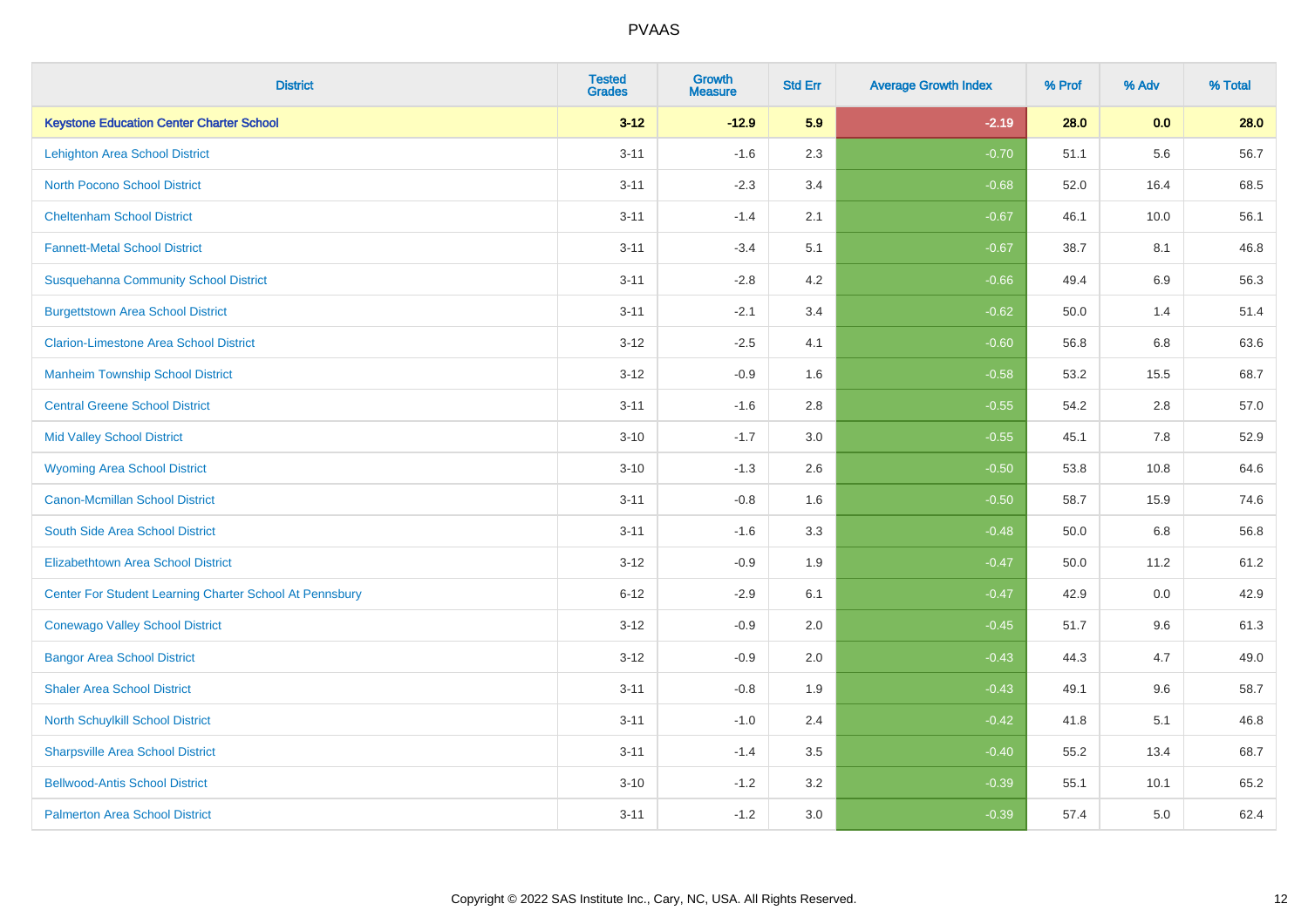| <b>District</b>                                    | <b>Tested</b><br><b>Grades</b> | <b>Growth</b><br><b>Measure</b> | <b>Std Err</b> | <b>Average Growth Index</b> | % Prof | % Adv   | % Total |
|----------------------------------------------------|--------------------------------|---------------------------------|----------------|-----------------------------|--------|---------|---------|
| <b>Keystone Education Center Charter School</b>    | $3 - 12$                       | $-12.9$                         | 5.9            | $-2.19$                     | 28.0   | 0.0     | 28.0    |
| Hope For Hyndman Charter School                    | $3 - 11$                       | $-2.0$                          | 6.1            | $-0.32$                     | 33.3   | 0.0     | 33.3    |
| <b>Albert Gallatin Area School District</b>        | $3 - 11$                       | $-0.8$                          | 2.4            | $-0.32$                     | 54.5   | 10.0    | 64.6    |
| <b>Cornell School District</b>                     | $3 - 11$                       | $-1.6$                          | 5.0            | $-0.32$                     | 33.8   | 1.5     | 35.4    |
| <b>Tuscarora School District</b>                   | $3 - 11$                       | $-0.6$                          | 2.3            | $-0.27$                     | 45.1   | 8.1     | 53.2    |
| <b>Penn Manor School District</b>                  | $3 - 11$                       | $-0.4$                          | 1.6            | $-0.25$                     | 51.9   | 12.6    | 64.5    |
| <b>Lakeview School District</b>                    | $3 - 11$                       | $-0.9$                          | 3.7            | $-0.24$                     | 60.3   | 3.2     | 63.5    |
| <b>Glendale School District</b>                    | $3 - 10$                       | $-0.9$                          | 3.7            | $-0.24$                     | 50.0   | 5.4     | 55.4    |
| <b>Girard School District</b>                      | $3 - 11$                       | $-0.6$                          | 2.7            | $-0.22$                     | 53.9   | 15.6    | 69.6    |
| <b>Harrisburg City School District</b>             | $3 - 11$                       | $-0.4$                          | 2.1            | $-0.19$                     | 15.1   | 0.4     | 15.5    |
| <b>Panther Valley School District</b>              | $3 - 12$                       | $-0.6$                          | 3.3            | $-0.19$                     | 47.9   | 4.3     | 52.1    |
| <b>Westinghouse Arts Academy Charter School</b>    | $9 - 10$                       | $-0.7$                          | 3.6            | $-0.19$                     | 59.2   | 8.4     | 67.6    |
| <b>Millville Area School District</b>              | $3 - 12$                       | $-0.9$                          | 4.7            | $-0.18$                     | 51.4   | 5.4     | 56.8    |
| <b>Mount Carmel Area School District</b>           | $3 - 11$                       | $-0.6$                          | 3.1            | $-0.18$                     | 45.3   | 2.1     | 47.4    |
| <b>Crestwood School District</b>                   | $3 - 11$                       | $-0.4$                          | 2.4            | $-0.17$                     | 57.4   | 17.0    | 74.4    |
| <b>Southern Lehigh School District</b>             | $3 - 11$                       | $-0.4$                          | 2.3            | $-0.17$                     | 66.1   | 11.9    | 78.0    |
| <b>Achievement House Charter School</b>            | $7 - 11$                       | $-0.7$                          | 4.0            | $-0.17$                     | 32.5   | $2.6\,$ | 35.1    |
| <b>Bellefonte Area School District</b>             | $3 - 11$                       | $-0.4$                          | 2.2            | $-0.17$                     | 47.6   | 10.6    | 58.2    |
| <b>Otto-Eldred School District</b>                 | $3 - 11$                       | $-0.7$                          | 4.2            | $-0.15$                     | 56.2   | $6.2\,$ | 62.5    |
| <b>Oley Valley School District</b>                 | $3 - 11$                       | $-0.4$                          | 2.8            | $-0.15$                     | 43.1   | 12.9    | 56.0    |
| Philadelphia Electrical & Tech Charter High School | $10 - 10$                      | $-0.5$                          | 2.9            | $-0.15$                     | 8.8    | 0.0     | 8.8     |
| <b>Central Fulton School District</b>              | $3 - 11$                       | $-0.5$                          | 3.5            | $-0.14$                     | 51.4   | 8.6     | 60.0    |
| <b>Blue Ridge School District</b>                  | $3 - 11$                       | $-0.5$                          | 3.6            | $-0.12$                     | 44.6   | 3.1     | 47.7    |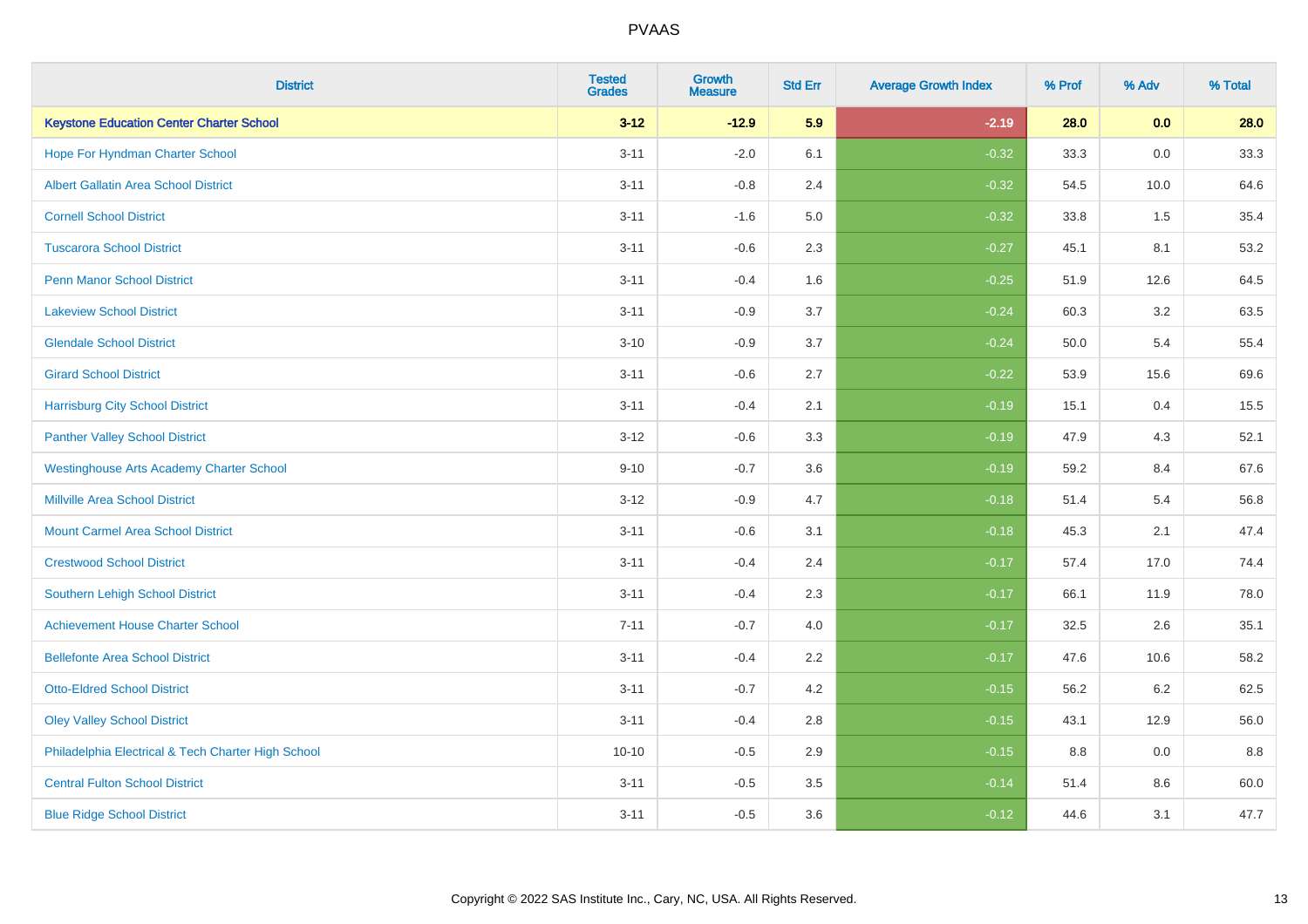| <b>District</b>                                 | <b>Tested</b><br><b>Grades</b> | <b>Growth</b><br><b>Measure</b> | <b>Std Err</b> | <b>Average Growth Index</b> | % Prof | % Adv   | % Total |
|-------------------------------------------------|--------------------------------|---------------------------------|----------------|-----------------------------|--------|---------|---------|
| <b>Keystone Education Center Charter School</b> | $3 - 12$                       | $-12.9$                         | 5.9            | $-2.19$                     | 28.0   | 0.0     | 28.0    |
| New Kensington-Arnold School District           | $3 - 11$                       | $-0.4$                          | $3.8\,$        | $-0.10$                     | 40.7   | 3.7     | 44.4    |
| <b>Chester-Upland School District</b>           | $3 - 11$                       | $-0.3$                          | 2.7            | $-0.09$                     | 13.8   | 0.8     | 14.6    |
| <b>Warren County School District</b>            | $3 - 11$                       | $-0.1$                          | 1.8            | $-0.06$                     | 37.2   | 5.3     | 42.6    |
| <b>Mercer Area School District</b>              | $3 - 11$                       | $-0.2$                          | 3.3            | $-0.06$                     | 56.0   | 8.0     | 64.0    |
| <b>Avella Area School District</b>              | $3 - 12$                       | $-0.3$                          | 4.7            | $-0.05$                     | 49.3   | 14.5    | 63.8    |
| <b>Kutztown Area School District</b>            | $3 - 12$                       | $-0.2$                          | 3.2            | $-0.05$                     | 55.4   | 13.3    | 68.7    |
| <b>Susquenita School District</b>               | $3 - 11$                       | $-0.1$                          | 2.8            | $-0.01$                     | 47.7   | 10.1    | 57.8    |
| Penn Cambria School District                    | $3 - 11$                       | $-0.0$                          | 2.7            | $-0.01$                     | 61.5   | 7.7     | 69.2    |
| <b>Wilkes-Barre Area School District</b>        | $3 - 11$                       | 0.1                             | 3.2            | 0.02                        | 35.5   | 5.4     | 40.9    |
| East Stroudsburg Area School District           | $3 - 11$                       | 0.1                             | 1.6            | 0.05                        | 45.8   | 7.8     | 53.6    |
| <b>West Branch Area School District</b>         | $3 - 11$                       | 0.2                             | 3.8            | 0.05                        | 47.2   | 1.9     | 49.1    |
| <b>Hempfield School District</b>                | $3 - 11$                       | 0.1                             | 1.4            | 0.08                        | 58.2   | $9.9\,$ | 68.2    |
| Insight PA Cyber Charter School                 | $3 - 11$                       | 0.7                             | 5.7            | 0.12                        | 50.0   | 4.8     | 54.8    |
| <b>Danville Area School District</b>            | $3 - 11$                       | 0.4                             | 2.6            | 0.15                        | 57.4   | 18.4    | 75.7    |
| <b>Smethport Area School District</b>           | $3 - 12$                       | 0.6                             | 3.9            | 0.15                        | 37.0   | 1.8     | 38.9    |
| <b>Northern Lebanon School District</b>         | $3 - 11$                       | 0.4                             | 2.5            | 0.15                        | 28.0   | 3.0     | 31.0    |
| <b>Brockway Area School District</b>            | $3 - 11$                       | 0.6                             | 3.6            | 0.16                        | 49.2   | 7.7     | 56.9    |
| <b>Reynolds School District</b>                 | $3 - 10$                       | 0.5                             | 3.4            | 0.16                        | 52.1   | 7.0     | 59.2    |
| Jersey Shore Area School District               | $3 - 11$                       | 0.5                             | 2.6            | 0.21                        | 47.1   | 9.2     | 56.2    |
| <b>Bloomsburg Area School District</b>          | $3 - 10$                       | 0.7                             | 3.0            | 0.23                        | 55.9   | 11.8    | 67.6    |
| <b>Greenville Area School District</b>          | $3 - 11$                       | 0.7                             | 2.9            | 0.26                        | 53.4   | 6.9     | 60.3    |
| <b>Greater Latrobe School District</b>          | $3 - 11$                       | 0.6                             | 1.9            | 0.31                        | 55.5   | 14.1    | 69.5    |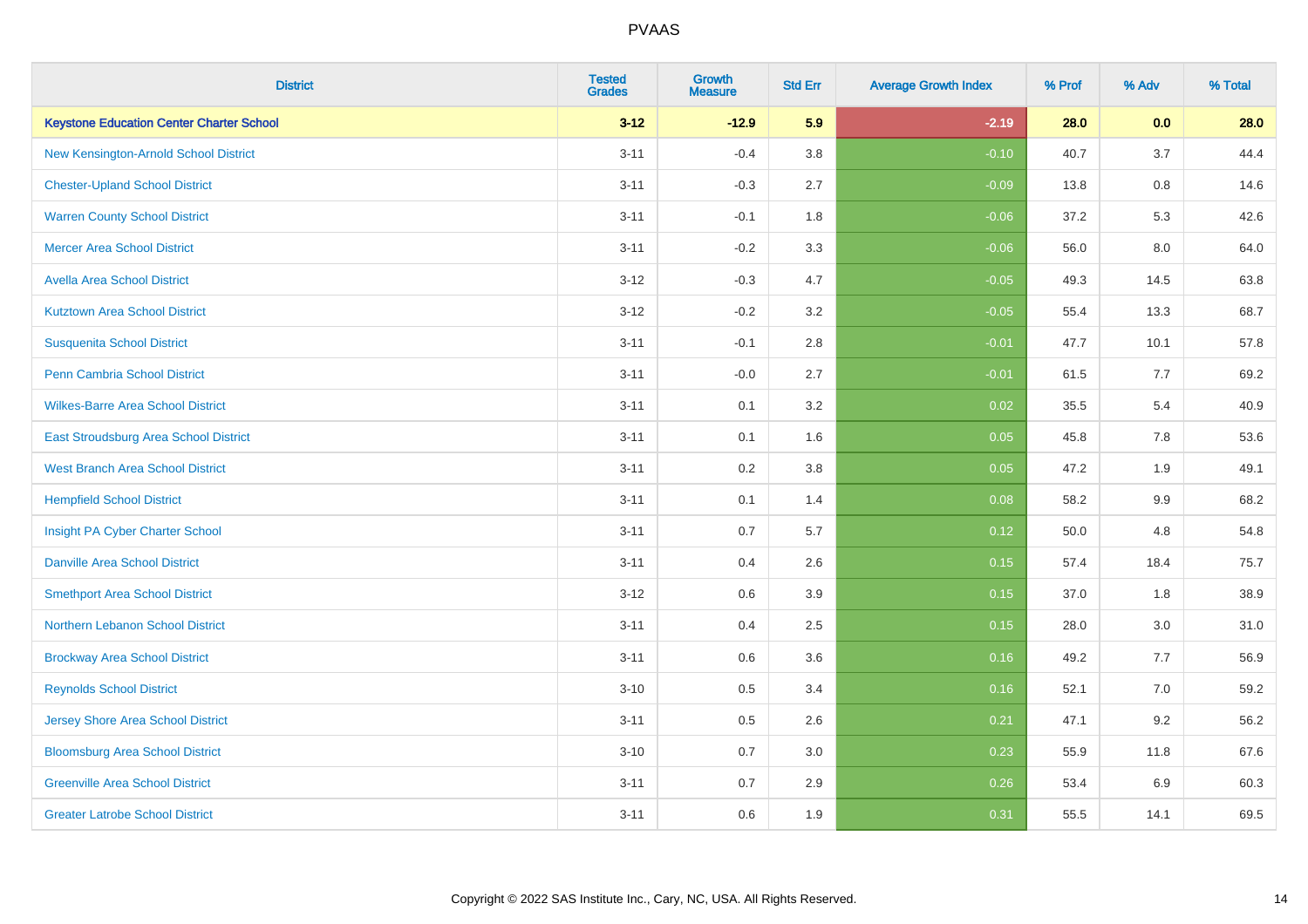| <b>District</b>                                   | <b>Tested</b><br><b>Grades</b> | <b>Growth</b><br><b>Measure</b> | <b>Std Err</b> | <b>Average Growth Index</b> | % Prof | % Adv   | % Total |
|---------------------------------------------------|--------------------------------|---------------------------------|----------------|-----------------------------|--------|---------|---------|
| <b>Keystone Education Center Charter School</b>   | $3 - 12$                       | $-12.9$                         | 5.9            | $-2.19$                     | 28.0   | 0.0     | 28.0    |
| Lehigh Valley Academy Regional Charter School     | $3 - 11$                       | 0.7                             | 2.3            | 0.32                        | 46.3   | $5.0\,$ | 51.4    |
| <b>Lower Dauphin School District</b>              | $3 - 11$                       | 0.6                             | 1.9            | 0.33                        | 49.2   | 12.6    | 61.8    |
| <b>Wyomissing Area School District</b>            | $3 - 12$                       | 0.8                             | 2.6            | 0.33                        | 55.7   | 17.6    | 73.3    |
| <b>Mastery Charter School - Thomas Campus</b>     | $3 - 10$                       | 2.1                             | 6.2            | 0.33                        | 28.6   | 0.0     | 28.6    |
| <b>Wallingford-Swarthmore School District</b>     | $3 - 10$                       | 0.9                             | 2.4            | 0.38                        | 64.4   | 22.7    | 87.1    |
| <b>Gateway School District</b>                    | $3 - 11$                       | 0.8                             | 2.2            | 0.38                        | 52.1   | 13.8    | 65.9    |
| <b>Lakeland School District</b>                   | $3 - 11$                       | 1.1                             | 2.8            | 0.38                        | 48.6   | 3.7     | 52.3    |
| <b>South Eastern School District</b>              | $3 - 11$                       | 0.9                             | 2.4            | 0.39                        | 54.8   | 6.6     | 61.4    |
| <b>Tussey Mountain School District</b>            | $3 - 12$                       | 1.5                             | 3.7            | 0.40                        | 38.6   | 1.8     | 40.4    |
| <b>Newport School District</b>                    | $3 - 12$                       | 1.4                             | 3.5            | 0.41                        | 51.5   | 10.3    | 61.8    |
| <b>Galeton Area School District</b>               | $3 - 11$                       | 2.2                             | 5.3            | 0.42                        | 41.3   | 4.4     | 45.6    |
| <b>Mastery Charter High School-Lenfest Campus</b> | $7 - 11$                       | 2.5                             | 5.7            | 0.43                        | 40.0   | $0.0\,$ | 40.0    |
| <b>Union Area School District</b>                 | $3 - 11$                       | 1.9                             | 4.3            | 0.44                        | 61.5   | 0.0     | 61.5    |
| <b>Roberto Clemente Charter School</b>            | $3 - 12$                       | 2.2                             | 4.9            | 0.45                        | 27.5   | $5.0\,$ | 32.5    |
| <b>Purchase Line School District</b>              | $3 - 12$                       | 1.7                             | 3.5            | 0.47                        | 43.1   | 5.4     | 48.5    |
| <b>Upper Adams School District</b>                | $3 - 11$                       | 1.3                             | 2.9            | 0.47                        | 55.2   | 8.6     | 63.8    |
| <b>Hanover Area School District</b>               | $3 - 11$                       | 2.2                             | 4.6            | 0.48                        | 42.9   | 5.7     | 48.6    |
| <b>Radnor Township School District</b>            | $3 - 12$                       | 1.0                             | 2.1            | 0.50                        | 65.0   | 23.2    | 88.2    |
| <b>Union School District</b>                      | $3 - 12$                       | 2.3                             | 4.2            | 0.54                        | 32.6   | 7.0     | 39.5    |
| <b>Schuylkill Valley School District</b>          | $3 - 11$                       | 1.4                             | 2.5            | 0.56                        | 55.1   | 10.2    | 65.3    |
| <b>Forbes Road School District</b>                | $3 - 11$                       | $2.8\,$                         | 5.1            | 0.56                        | 41.4   | 10.3    | 51.7    |
| <b>Commodore Perry School District</b>            | $3 - 11$                       | 3.2                             | 5.5            | 0.58                        | 58.3   | 0.0     | 58.3    |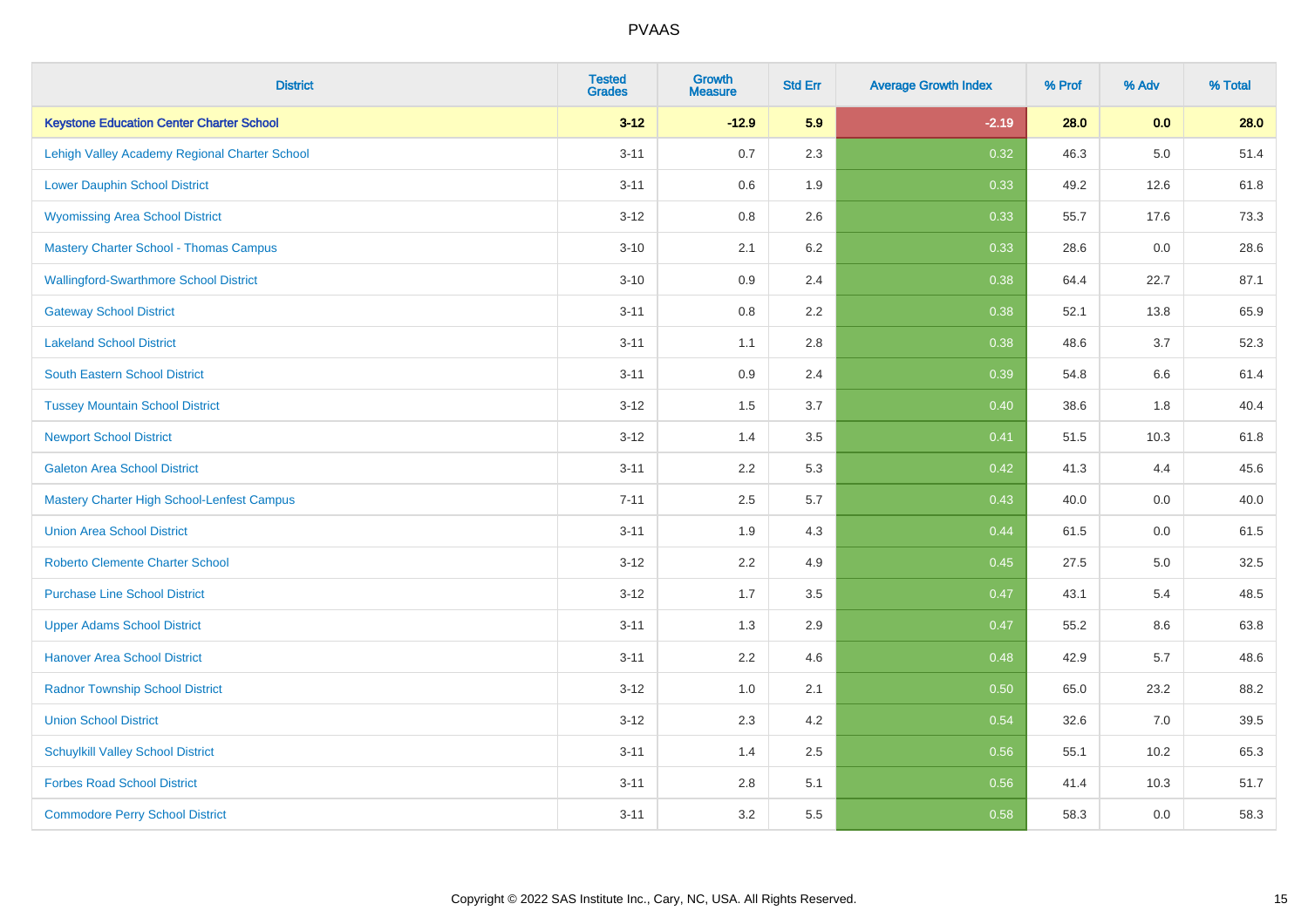| <b>District</b>                                 | <b>Tested</b><br><b>Grades</b> | <b>Growth</b><br><b>Measure</b> | <b>Std Err</b> | <b>Average Growth Index</b> | % Prof | % Adv   | % Total |
|-------------------------------------------------|--------------------------------|---------------------------------|----------------|-----------------------------|--------|---------|---------|
| <b>Keystone Education Center Charter School</b> | $3 - 12$                       | $-12.9$                         | 5.9            | $-2.19$                     | 28.0   | 0.0     | 28.0    |
| <b>Laurel School District</b>                   | $3 - 11$                       | 1.8                             | 3.1            | 0.59                        | 70.1   | 2.3     | 72.4    |
| <b>United School District</b>                   | $3 - 11$                       | 2.1                             | 3.4            | 0.63                        | 60.3   | 6.6     | 66.9    |
| <b>Athens Area School District</b>              | $3 - 11$                       | 1.6                             | 2.5            | 0.64                        | 46.9   | 7.6     | 54.5    |
| <b>Harmony Area School District</b>             | $3 - 10$                       | 4.5                             | 6.3            | 0.72                        | 33.3   | 13.3    | 46.7    |
| <b>Southeastern Greene School District</b>      | $3 - 10$                       | 3.3                             | 4.6            | 0.72                        | 57.6   | 6.1     | 63.6    |
| Urban Pathways 6-12 Charter School              | $6 - 11$                       | 4.8                             | 6.4            | 0.75                        | 28.6   | $0.0\,$ | 28.6    |
| <b>Camp Hill School District</b>                | $3 - 12$                       | 2.3                             | 3.0            | 0.78                        | 53.6   | 17.5    | 71.1    |
| <b>Marple Newtown School District</b>           | $3 - 11$                       | 2.0                             | 2.4            | 0.81                        | 57.6   | 12.8    | 70.4    |
| <b>Mcguffey School District</b>                 | $3 - 11$                       | 2.1                             | 2.6            | 0.81                        | 57.7   | 3.1     | 60.8    |
| North Clarion County School District            | $3 - 12$                       | 3.7                             | 4.3            | 0.85                        | 67.5   | 15.0    | 82.5    |
| West Jefferson Hills School District            | $3 - 11$                       | 1.8                             | 2.1            | 0.88                        | 55.7   | 20.8    | 76.4    |
| South Fayette Township School District          | $3 - 11$                       | 1.7                             | 2.0            | 0.88                        | 61.0   | 26.5    | 87.6    |
| <b>Bedford Area School District</b>             | $3 - 11$                       | 2.5                             | 2.6            | 0.93                        | 48.5   | 10.0    | 58.5    |
| Northwestern Lehigh School District             | $3 - 11$                       | 2.2                             | 2.3            | 0.93                        | 53.3   | 9.7     | 63.0    |
| <b>Keystone School District</b>                 | $3 - 11$                       | 3.1                             | 3.3            | 0.94                        | 50.6   | 6.5     | 57.1    |
| <b>Baldwin-Whitehall School District</b>        | $3 - 11$                       | 1.8                             | 1.9            | 0.94                        | 58.6   | 8.6     | 67.1    |
| <b>Clairton City School District</b>            | $3 - 11$                       | 3.5                             | 3.7            | 0.95                        | 13.4   | 0.0     | 13.4    |
| <b>Lower Moreland Township School District</b>  | $3 - 11$                       | 2.0                             | 2.2            | 0.95                        | 62.8   | 17.0    | 79.8    |
| <b>Berlin Brothersvalley School District</b>    | $3 - 11$                       | 4.0                             | 4.2            | 0.96                        | 48.8   | 14.0    | 62.8    |
| <b>Hopewell Area School District</b>            | $3 - 11$                       | 2.6                             | 2.7            | 0.97                        | 58.4   | 4.0     | 62.4    |
| <b>Bensalem Township School District</b>        | $3 - 11$                       | 1.6                             | 1.6            | 0.98                        | 38.8   | 8.3     | 47.1    |
| Lehigh Career & Technical Institute             | $10 - 12$                      | 5.6                             | 5.6            | 0.99                        | 78.3   | 0.0     | 78.3    |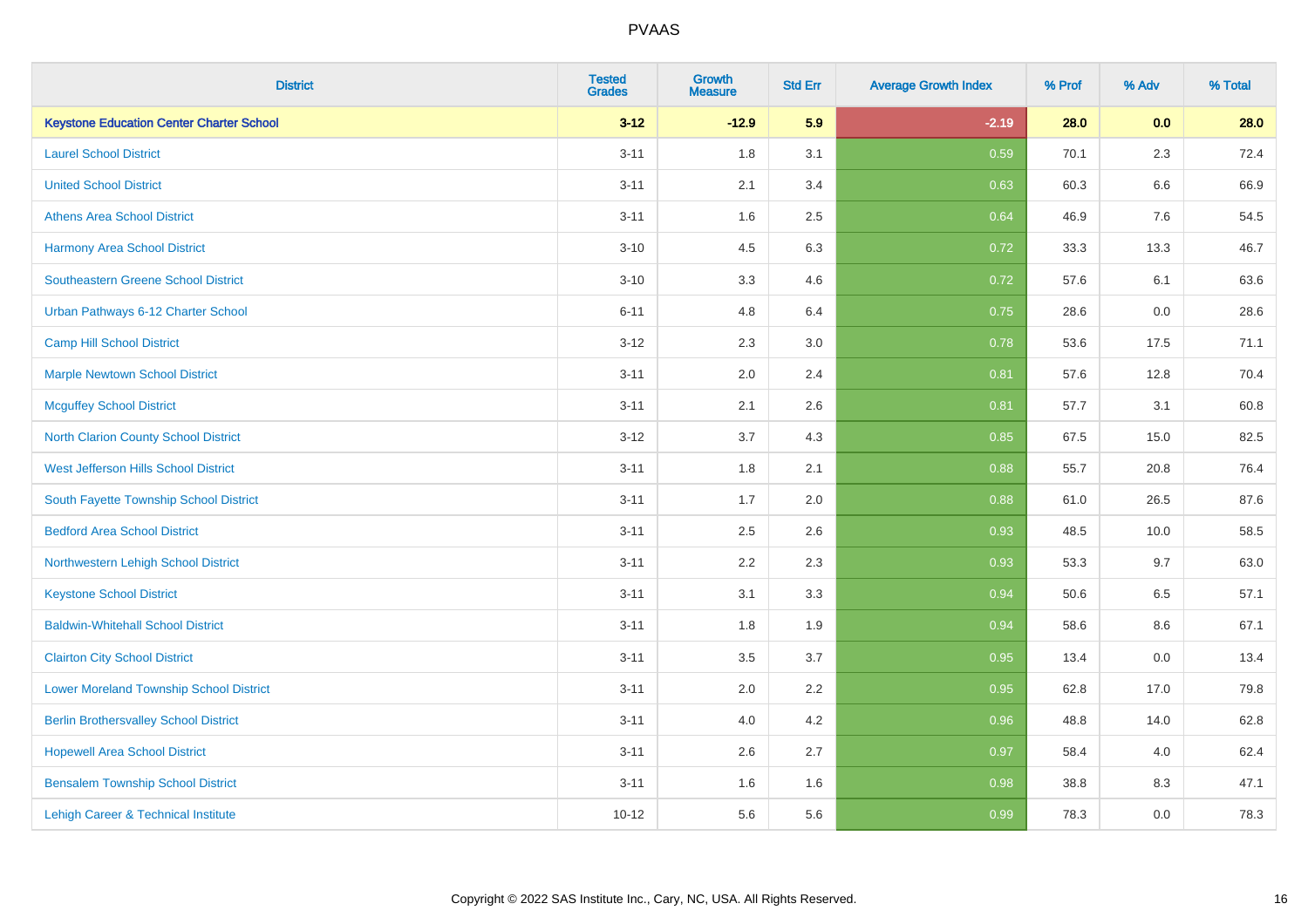| <b>District</b>                                 | <b>Tested</b><br><b>Grades</b> | <b>Growth</b><br><b>Measure</b> | <b>Std Err</b> | <b>Average Growth Index</b> | % Prof | % Adv   | % Total |
|-------------------------------------------------|--------------------------------|---------------------------------|----------------|-----------------------------|--------|---------|---------|
| <b>Keystone Education Center Charter School</b> | $3 - 12$                       | $-12.9$                         | 5.9            | $-2.19$                     | 28.0   | 0.0     | 28.0    |
| Mastery Charter School - Pickett Campus         | $6 - 10$                       | 5.6                             | 5.7            | 1.00                        | 27.8   | $0.0\,$ | 27.8    |
| <b>Tunkhannock Area School District</b>         | $3 - 11$                       | 2.3                             | 2.2            | 1.01                        | 44.9   | 9.6     | 54.6    |
| <b>Manheim Central School District</b>          | $3 - 11$                       | 2.1                             | 2.1            | 1.01                        | 53.2   | 11.6    | 64.8    |
| <b>Franklin Regional School District</b>        | $3 - 11$                       | 2.0                             | 1.9            | $1.02$                      | 66.7   | 15.5    | 82.1    |
| <b>Williamsport Area School District</b>        | $3 - 11$                       | 1.9                             | 1.8            | 1.04                        | 44.1   | 12.8    | 56.9    |
| <b>General Mclane School District</b>           | $3 - 11$                       | 3.1                             | 2.9            | 1.07                        | 62.3   | 4.9     | 67.2    |
| Meyersdale Area School District                 | $3 - 11$                       | 4.2                             | 4.0            | 1.07                        | 43.1   | 6.9     | 50.0    |
| Leechburg Area School District                  | $3 - 11$                       | 4.4                             | 4.0            | 1.09                        | 47.8   | 19.6    | 67.4    |
| Morrisville Borough School District             | $3 - 11$                       | 4.8                             | 4.3            | $1.10$                      | 30.2   | 2.3     | 32.6    |
| <b>Tidioute Community Charter School</b>        | $3 - 11$                       | 5.7                             | 5.1            | 1.11                        | 34.4   | 21.9    | 56.2    |
| <b>Esperanza Cyber Charter School</b>           | $3 - 11$                       | 7.1                             | 6.1            | 1.16                        | 9.1    | $0.0\,$ | 9.1     |
| <b>Central Cambria School District</b>          | $3 - 11$                       | 3.0                             | 2.5            | 1.17                        | 56.2   | 9.7     | 66.0    |
| <b>Shanksville-Stonycreek School District</b>   | $3 - 10$                       | 7.0                             | 5.9            | 1.20                        | 64.7   | 17.6    | 82.4    |
| <b>Port Allegany School District</b>            | $3 - 11$                       | 4.4                             | 3.6            | 1.21                        | 28.1   | 9.4     | 37.5    |
| <b>Halifax Area School District</b>             | $3 - 11$                       | 4.7                             | 3.9            | 1.22                        | 61.5   | 9.6     | 71.2    |
| <b>Woodland Hills School District</b>           | $3 - 12$                       | 3.2                             | 2.6            | 1.22                        | 31.4   | 3.6     | 35.0    |
| <b>Line Mountain School District</b>            | $3 - 11$                       | 4.1                             | 3.2            | 1.27                        | 52.9   | 9.2     | 62.1    |
| <b>Donegal School District</b>                  | $3-12$                         | 3.1                             | 2.4            | 1.29                        | 60.6   | 9.1     | 69.7    |
| <b>Fairview School District</b>                 | $3 - 11$                       | 3.4                             | 2.6            | 1.32                        | 57.2   | 17.6    | 74.8    |
| <b>Spring Cove School District</b>              | $3 - 11$                       | 3.4                             | 2.5            | 1.33                        | 47.8   | 12.7    | 60.4    |
| <b>Ligonier Valley School District</b>          | $3 - 11$                       | 4.2                             | 3.1            | 1.34                        | 59.1   | 10.3    | 69.5    |
| Mastery Charter School - Shoemaker Campus       | $7 - 10$                       | 4.1                             | 3.0            | 1.34                        | 20.9   | 3.3     | 24.2    |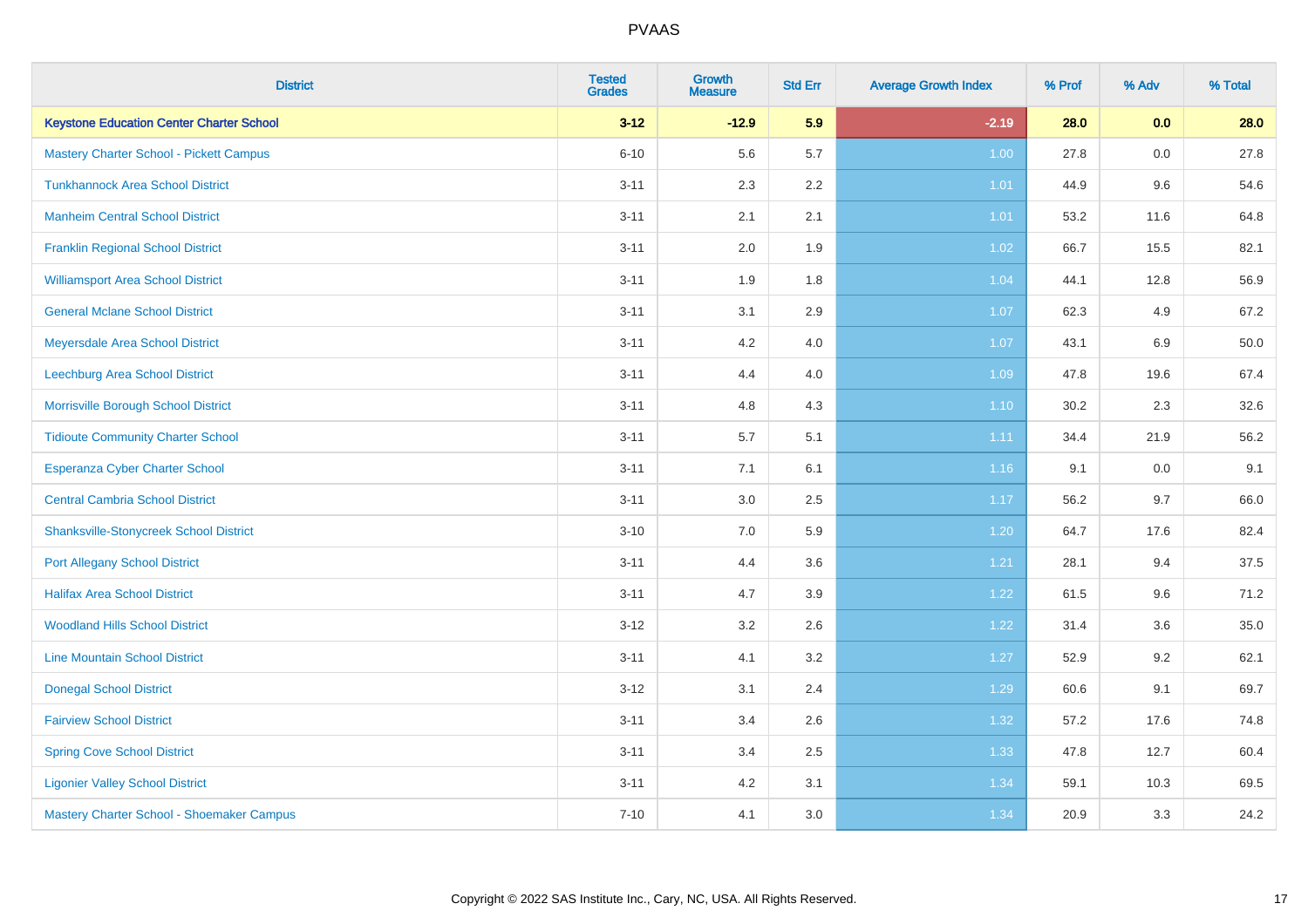| <b>District</b>                                    | <b>Tested</b><br><b>Grades</b> | <b>Growth</b><br><b>Measure</b> | <b>Std Err</b> | <b>Average Growth Index</b> | % Prof | % Adv | % Total |
|----------------------------------------------------|--------------------------------|---------------------------------|----------------|-----------------------------|--------|-------|---------|
| <b>Keystone Education Center Charter School</b>    | $3 - 12$                       | $-12.9$                         | 5.9            | $-2.19$                     | 28.0   | 0.0   | 28.0    |
| <b>Pottsgrove School District</b>                  | $3 - 11$                       | $2.8\,$                         | 2.0            | 1.35                        | 44.0   | 10.0  | 53.9    |
| <b>MaST Community Charter School II</b>            | $3 - 10$                       | 4.4                             | 3.2            | 1.37                        | 28.4   | 3.4   | 31.8    |
| <b>West York Area School District</b>              | $3 - 12$                       | 3.2                             | 2.3            | 1.38                        | 53.8   | 4.4   | 58.2    |
| Capital Area School for the Arts Charter School    | $9 - 11$                       | 5.8                             | 4.1            | 1.39                        | 59.3   | 18.6  | 78.0    |
| <b>KIPP Dubois Charter School</b>                  | $9 - 10$                       | 4.7                             | 3.3            | 1.40                        | 31.0   | 1.4   | 32.4    |
| <b>Lincoln Park Performing Arts Charter School</b> | $7 - 11$                       | 3.6                             | 2.5            | 1.42                        | 59.6   | 14.7  | 74.3    |
| <b>Methacton School District</b>                   | $3 - 11$                       | 2.5                             | 1.7            | 1.43                        | 62.5   | 16.4  | 79.0    |
| <b>Towanda Area School District</b>                | $3 - 11$                       | 4.0                             | 2.8            | 1.44                        | 39.4   | 6.6   | 46.0    |
| <b>Punxsutawney Area School District</b>           | $3 - 11$                       | 4.2                             | 2.9            | 1.45                        | 55.0   | 5.5   | 60.6    |
| <b>Everett Area School District</b>                | $3 - 11$                       | 5.0                             | 3.4            | 1.47                        | 60.5   | 1.3   | 61.8    |
| <b>New Brighton Area School District</b>           | $3 - 11$                       | 4.6                             | 3.1            | $1.47$                      | 60.9   | 5.8   | 66.7    |
| <b>Loyalsock Township School District</b>          | $3 - 12$                       | 4.2                             | 2.8            | 1.47                        | 54.3   | 2.1   | 56.4    |
| <b>Burrell School District</b>                     | $3 - 11$                       | 4.5                             | 3.1            | 1.48                        | 58.5   | 13.8  | 72.3    |
| <b>Warrior Run School District</b>                 | $3 - 11$                       | 4.6                             | 3.0            | 1.51                        | 40.9   | 8.1   | 49.0    |
| <b>Armstrong School District</b>                   | $3 - 11$                       | 2.6                             | 1.7            | 1.53                        | 51.5   | 6.1   | 57.6    |
| <b>South Butler County School District</b>         | $3 - 10$                       | 3.9                             | 2.5            | 1.54                        | 53.1   | 16.6  | 69.7    |
| <b>Pleasant Valley School District</b>             | $3 - 11$                       | 3.1                             | 2.0            | 1.57                        | 57.2   | 5.5   | 62.8    |
| <b>Hermitage School District</b>                   | $3 - 12$                       | $3.8\,$                         | 2.4            | 1.60                        | 57.5   | 9.3   | 66.8    |
| Esperanza Academy Charter School                   | $4 - 11$                       | 4.0                             | 2.5            | 1.61                        | 32.4   | 0.7   | 33.1    |
| <b>Millersburg Area School District</b>            | $3 - 11$                       | 6.2                             | 3.8            | 1.63                        | 51.8   | 7.4   | 59.3    |
| <b>Conrad Weiser Area School District</b>          | $3 - 11$                       | 3.6                             | 2.2            | 1.63                        | 52.1   | 2.1   | 54.2    |
| Allegheny-Clarion Valley School District           | $3 - 10$                       | 7.8                             | 4.7            | 1.65                        | 53.3   | 3.3   | 56.7    |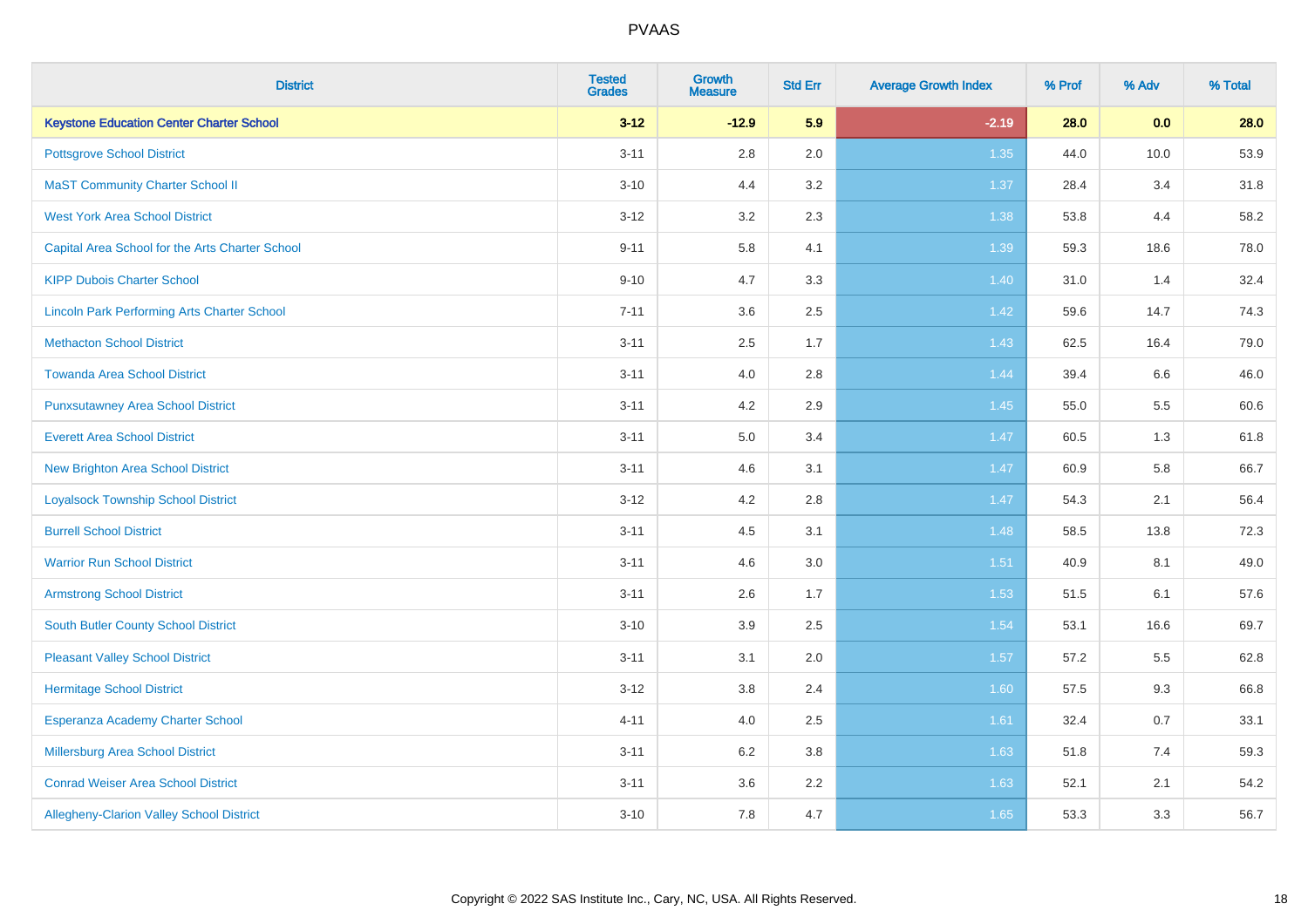| <b>District</b>                                 | <b>Tested</b><br><b>Grades</b> | <b>Growth</b><br><b>Measure</b> | <b>Std Err</b> | <b>Average Growth Index</b> | % Prof | % Adv | % Total |
|-------------------------------------------------|--------------------------------|---------------------------------|----------------|-----------------------------|--------|-------|---------|
| <b>Keystone Education Center Charter School</b> | $3 - 12$                       | $-12.9$                         | 5.9            | $-2.19$                     | 28.0   | 0.0   | 28.0    |
| <b>Central Bucks School District</b>            | $3 - 11$                       | 1.6                             | 0.9            | 1.66                        | 63.0   | 16.8  | 79.8    |
| <b>Oswayo Valley School District</b>            | $3 - 12$                       | 8.5                             | 5.0            | 1.68                        | 50.0   | 16.7  | 66.7    |
| <b>Reach Cyber Charter School</b>               | $3 - 11$                       | 8.1                             | 4.7            | 1.72                        | 42.4   | 4.6   | 47.0    |
| <b>Northgate School District</b>                | $3 - 11$                       | 6.3                             | 3.6            | 1.73                        | 53.3   | 16.7  | 70.0    |
| <b>Bentworth School District</b>                | $3 - 11$                       | 5.7                             | 3.2            | 1.75                        | 44.2   | 19.5  | 63.6    |
| <b>Salisbury Township School District</b>       | $3 - 11$                       | 6.3                             | 3.6            | 1.77                        | 46.2   | 6.6   | 52.8    |
| York Academy Regional Charter School            | $3 - 11$                       | 9.0                             | 5.0            | 1.79                        | 55.2   | 0.0   | 55.2    |
| <b>Sto-Rox School District</b>                  | $3 - 10$                       | $6.6\,$                         | 3.7            | 1.80                        | 13.4   | 0.0   | 13.4    |
| <b>Laurel Highlands School District</b>         | $3 - 11$                       | 4.3                             | 2.4            | 1.81                        | 44.9   | 9.6   | 54.5    |
| <b>Hanover Public School District</b>           | $3 - 11$                       | 5.2                             | 2.8            | 1.83                        | 52.2   | 14.4  | 66.7    |
| <b>Blacklick Valley School District</b>         | $3 - 11$                       | 8.0                             | 4.3            | 1.85                        | 34.1   | 0.0   | 34.1    |
| <b>Monessen City School District</b>            | $3 - 10$                       | 8.3                             | 4.5            | 1.85                        | 42.9   | 2.9   | 45.7    |
| <b>Uniontown Area School District</b>           | $3 - 11$                       | 6.0                             | 3.2            | 1.87                        | 62.4   | 5.9   | 68.2    |
| <b>Sharon City School District</b>              | $3 - 11$                       | 4.9                             | 2.6            | 1.87                        | 48.2   | 5.3   | 53.4    |
| <b>Steel Valley School District</b>             | $3 - 11$                       | 6.5                             | 3.4            | 1.89                        | 50.7   | 5.6   | 56.3    |
| <b>Western Wayne School District</b>            | $3 - 11$                       | 5.6                             | 2.9            | 1.93                        | 41.3   | 17.4  | 58.7    |
| <b>Pottsville Area School District</b>          | $3 - 12$                       | 4.4                             | 2.3            | 1.94                        | 44.8   | 5.4   | 50.2    |
| <b>Beaver Area School District</b>              | $3 - 10$                       | 4.7                             | 2.4            | 1.94                        | 57.4   | 16.8  | 74.2    |
| <b>West Allegheny School District</b>           | $3 - 12$                       | 4.0                             | 2.1            | 1.96                        | 63.1   | 15.7  | 78.8    |
| <b>Central Valley School District</b>           | $3 - 10$                       | 4.8                             | 2.4            | 1.98                        | 56.9   | 9.0   | 65.9    |
| Altoona Area School District                    | $3 - 12$                       | 3.3                             | 1.6            | 1.99                        | 47.7   | 8.2   | 55.9    |
| <b>Blackhawk School District</b>                | $3 - 11$                       | 4.7                             | 2.3            | 2.01                        | 55.8   | 8.8   | 64.6    |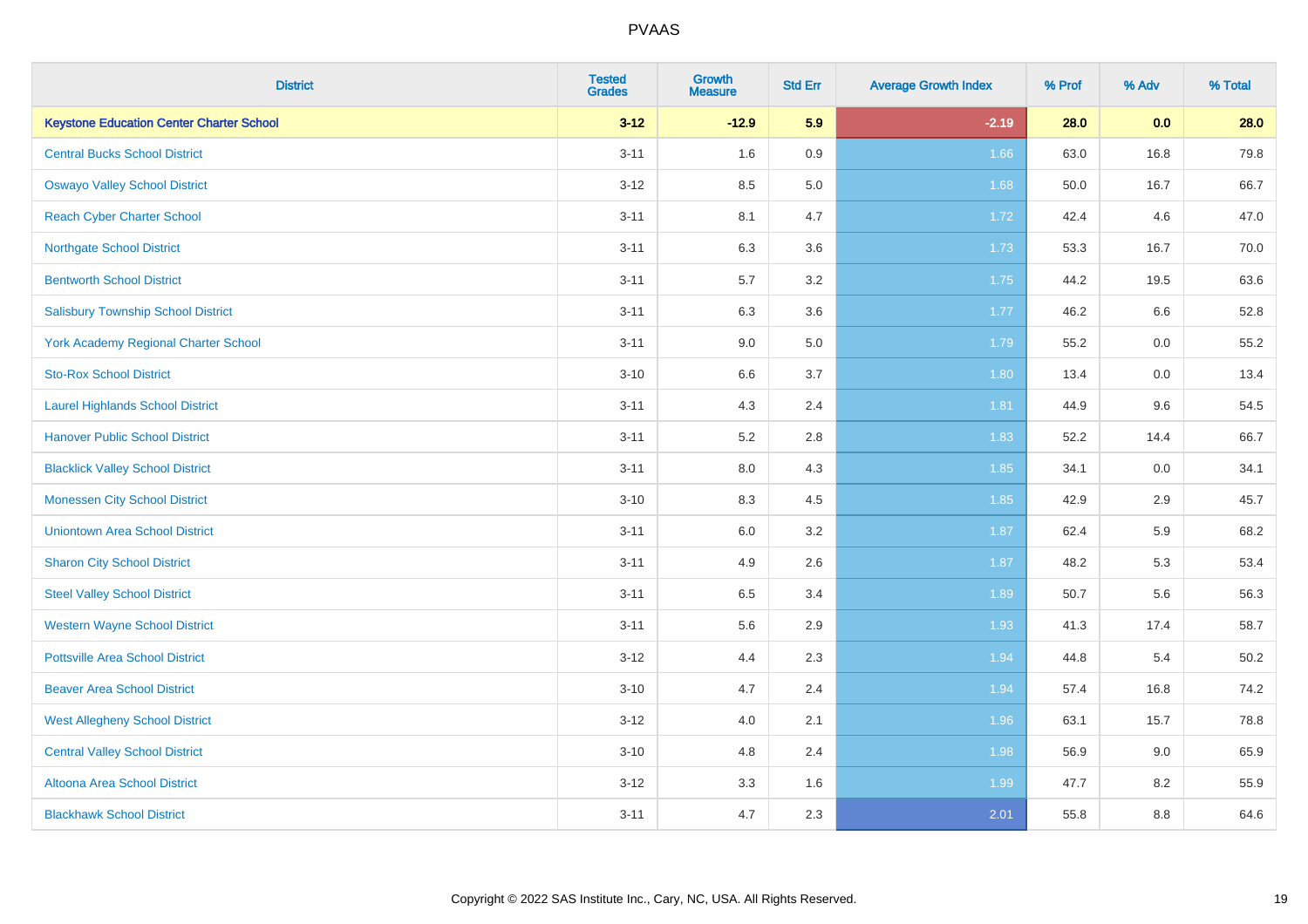| <b>District</b>                                        | <b>Tested</b><br><b>Grades</b> | <b>Growth</b><br><b>Measure</b> | <b>Std Err</b> | <b>Average Growth Index</b> | % Prof | % Adv   | % Total |
|--------------------------------------------------------|--------------------------------|---------------------------------|----------------|-----------------------------|--------|---------|---------|
| <b>Keystone Education Center Charter School</b>        | $3 - 12$                       | $-12.9$                         | 5.9            | $-2.19$                     | 28.0   | 0.0     | 28.0    |
| <b>Chester Charter Scholars Academy Charter School</b> | $3 - 12$                       | 8.4                             | 4.1            | 2.03                        | 23.4   | $0.0\,$ | 23.4    |
| Dr Robert Ketterer Charter School Inc                  | $6 - 12$                       | 10.1                            | 5.0            | 2.04                        | 14.9   | 0.4     | 15.3    |
| <b>Millcreek Township School District</b>              | $3 - 11$                       | 3.1                             | 1.5            | 2.06                        | 55.6   | 14.2    | 69.7    |
| <b>Coudersport Area School District</b>                | $3 - 11$                       | 7.7                             | 3.7            | 2.06                        | 55.7   | 8.2     | 63.9    |
| <b>Keystone Oaks School District</b>                   | $3 - 11$                       | 5.5                             | 2.6            | 2.07                        | 53.2   | 12.1    | 65.4    |
| <b>South Western School District</b>                   | $3 - 12$                       | 3.9                             | 1.9            | 2.08                        | 60.2   | 8.1     | 68.3    |
| <b>Grove City Area School District</b>                 | $3 - 12$                       | 5.1                             | 2.4            | 2.09                        | 36.4   | 16.5    | 52.8    |
| <b>Eastern Lancaster County School District</b>        | $3 - 12$                       | 4.5                             | 2.2            | 2.09                        | 46.3   | 11.4    | 57.6    |
| <b>Muhlenberg School District</b>                      | $3 - 10$                       | 4.0                             | 1.9            | 2.10                        | 34.2   | 2.6     | 36.8    |
| Community Academy Of Philadelphia Charter School       | $3 - 11$                       | 5.8                             | 2.7            | 2.12                        | 26.7   | 0.9     | 27.6    |
| Pennsylvania Leadership Charter School                 | $3 - 11$                       | 4.6                             | 2.2            | 2.13                        | 55.4   | 11.2    | 66.7    |
| <b>Allegheny Valley School District</b>                | $3 - 11$                       | 8.5                             | 3.9            | 2.17                        | 53.1   | 12.2    | 65.3    |
| <b>Carlynton School District</b>                       | $3 - 11$                       | 7.3                             | 3.3            | 2.22                        | 41.0   | 10.5    | 51.6    |
| Pennsylvania Distance Learning Charter School          | $3 - 12$                       | 9.3                             | 4.2            | 2.22                        | 42.2   | 3.1     | 45.3    |
| Lincoln Leadership Academy Charter School              | $3 - 12$                       | 14.2                            | 6.4            | 2.22                        | 23.5   | $0.0\,$ | 23.5    |
| <b>Carbondale Area School District</b>                 | $3 - 10$                       | 7.4                             | 3.3            | 2.25                        | 56.6   | 2.6     | 59.2    |
| <b>Agora Cyber Charter School</b>                      | $3 - 11$                       | 5.8                             | 2.6            | 2.28                        | 42.8   | 6.6     | 49.4    |
| <b>Wilson Area School District</b>                     | $3 - 11$                       | 6.0                             | 2.6            | 2.30                        | 48.7   | 8.5     | 57.2    |
| <b>Brookville Area School District</b>                 | $3 - 11$                       | 6.9                             | 3.0            | 2.30                        | 55.2   | 15.6    | 70.8    |
| <b>Richland School District</b>                        | $3 - 11$                       | 6.7                             | 2.9            | 2.33                        | 62.2   | 19.2    | 81.4    |
| <b>Collegium Charter School</b>                        | $3 - 10$                       | 5.9                             | 2.5            | 2.33                        | 38.1   | 7.9     | 46.0    |
| <b>Governor Mifflin School District</b>                | $3 - 11$                       | 4.1                             | 1.8            | 2.33                        | 42.5   | 7.2     | 49.7    |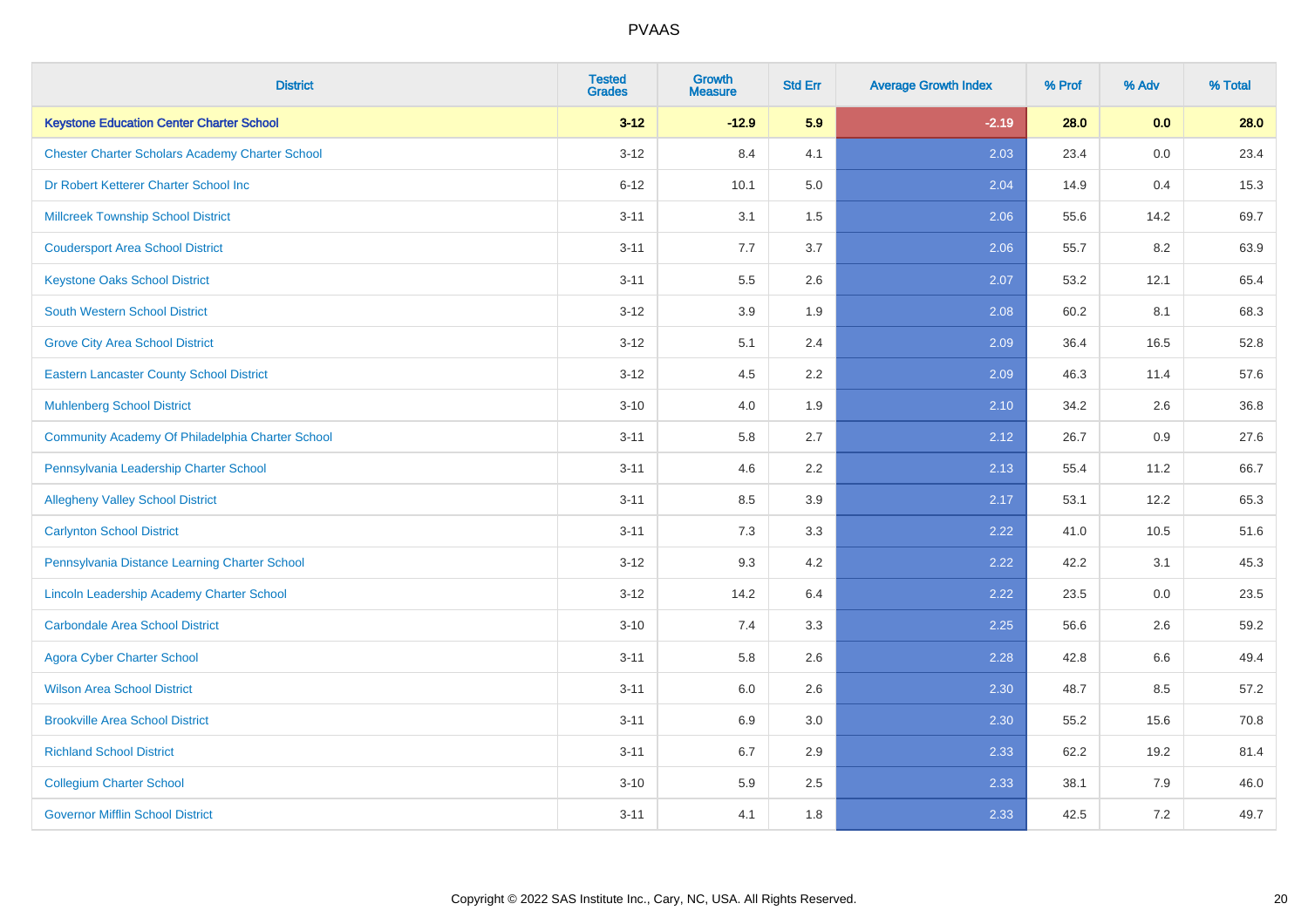| <b>District</b>                                 | <b>Tested</b><br><b>Grades</b> | <b>Growth</b><br><b>Measure</b> | <b>Std Err</b> | <b>Average Growth Index</b> | % Prof | % Adv | % Total |
|-------------------------------------------------|--------------------------------|---------------------------------|----------------|-----------------------------|--------|-------|---------|
| <b>Keystone Education Center Charter School</b> | $3 - 12$                       | $-12.9$                         | 5.9            | $-2.19$                     | 28.0   | 0.0   | 28.0    |
| <b>Franklin Area School District</b>            | $3 - 11$                       | 6.6                             | 2.8            | 2.34                        | 48.2   | 4.5   | 52.7    |
| <b>Hampton Township School District</b>         | $3 - 11$                       | 5.1                             | 2.2            | 2.35                        | 54.0   | 28.2  | 82.2    |
| <b>New Foundations Charter School</b>           | $3 - 11$                       | 5.4                             | 2.2            | 2.41                        | 47.2   | 2.5   | 49.8    |
| People For People Charter School                | $3 - 12$                       | 13.3                            | 5.5            | 2.43                        | 13.5   | 0.0   | 13.5    |
| <b>Wattsburg Area School District</b>           | $3 - 11$                       | 6.5                             | 2.7            | 2.43                        | 42.7   | 7.6   | 50.3    |
| <b>Belle Vernon Area School District</b>        | $3 - 11$                       | 6.5                             | 2.6            | 2.44                        | 55.6   | 11.1  | 66.7    |
| <b>Belmont Charter School</b>                   | $3 - 10$                       | 16.0                            | 6.5            | 2.45                        | 64.3   | 0.0   | 64.3    |
| <b>Bethlehem-Center School District</b>         | $3 - 10$                       | 8.1                             | 3.3            | 2.46                        | 35.1   | 1.4   | 36.5    |
| <b>Wilmington Area School District</b>          | $3 - 11$                       | 7.5                             | 3.0            | 2.48                        | 55.1   | 5.1   | 60.2    |
| <b>Shenandoah Valley School District</b>        | $3 - 11$                       | 9.7                             | 3.9            | 2.49                        | 28.3   | 5.0   | 33.3    |
| 21st Century Cyber Charter School               | $6 - 12$                       | 5.7                             | 2.3            | 2.50                        | 56.7   | 8.3   | 65.0    |
| Northampton Area School District                | $3 - 11$                       | 4.0                             | 1.6            | 2.51                        | 52.3   | 10.8  | 63.1    |
| <b>Clarion Area School District</b>             | $3 - 11$                       | 10.3                            | 4.1            | 2.51                        | 45.4   | 14.6  | 60.0    |
| Renaissance Academy Charter School              | $3 - 11$                       | 8.3                             | 3.3            | 2.54                        | 45.6   | 22.8  | 68.4    |
| New Hope-Solebury School District               | $3 - 11$                       | $7.5\,$                         | 2.9            | 2.57                        | 68.2   | 22.7  | 90.9    |
| <b>Penncrest School District</b>                | $3 - 11$                       | 5.7                             | 2.2            | 2.57                        | 47.2   | 7.1   | 54.3    |
| <b>Kennett Consolidated School District</b>     | $3 - 11$                       | 4.8                             | 1.8            | 2.61                        | 52.5   | 10.7  | 63.2    |
| <b>Wyalusing Area School District</b>           | $3 - 12$                       | $8.8\,$                         | 3.3            | 2.68                        | 54.6   | 11.7  | 66.2    |
| <b>Spring Grove Area School District</b>        | $3 - 11$                       | 5.6                             | 2.1            | 2.68                        | 55.1   | 15.0  | 70.1    |
| <b>Multicultural Academy Charter School</b>     | $9 - 11$                       | 9.5                             | 3.5            | 2.69                        | 22.0   | 0.0   | 22.0    |
| <b>Homer-Center School District</b>             | $3 - 11$                       | 9.7                             | 3.6            | 2.70                        | 45.1   | 17.2  | 62.3    |
| <b>Mars Area School District</b>                | $3 - 10$                       | 5.7                             | 2.1            | 2.75                        | 57.9   | 18.2  | 76.1    |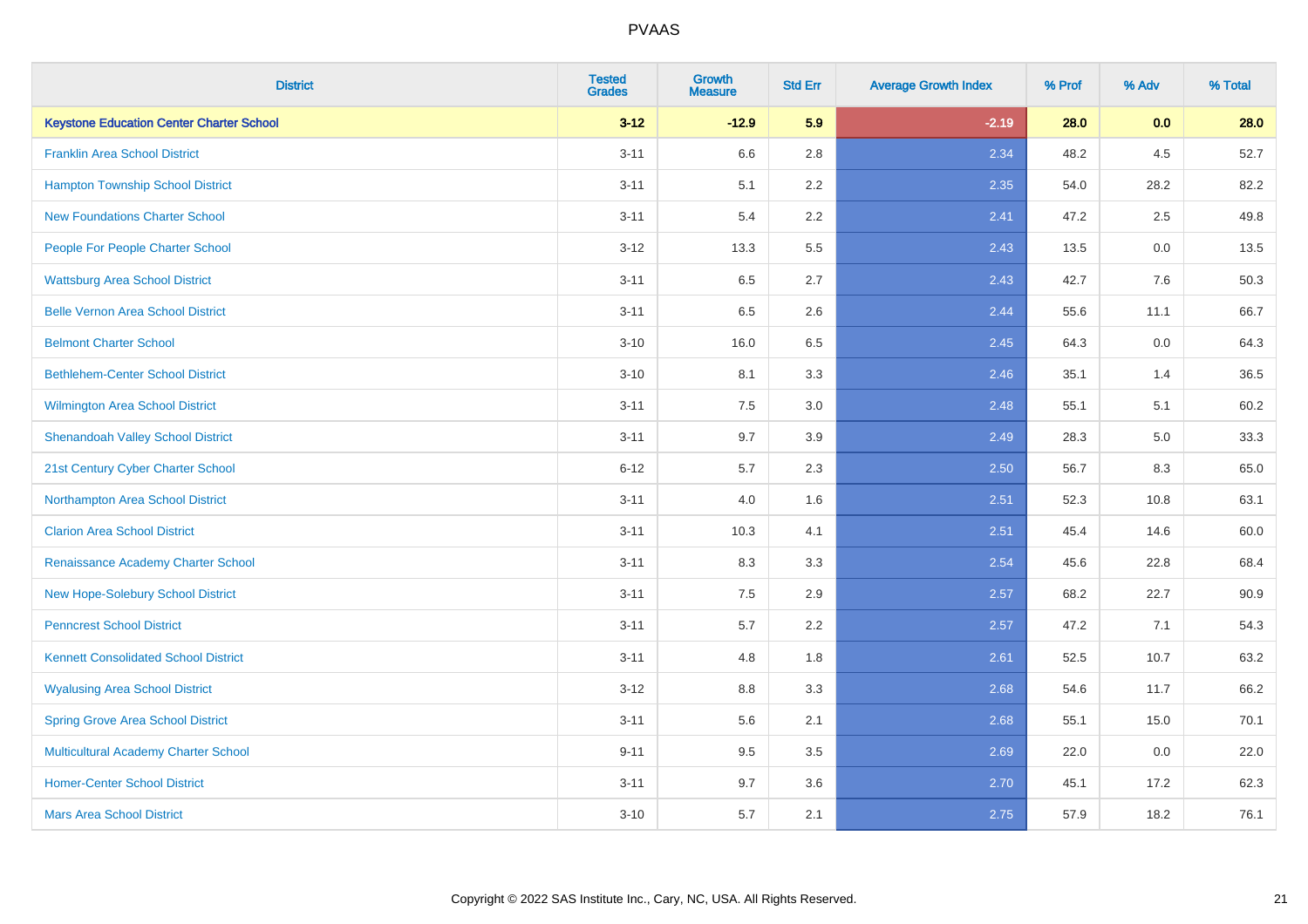| <b>District</b>                                 | <b>Tested</b><br><b>Grades</b> | <b>Growth</b><br><b>Measure</b> | <b>Std Err</b> | <b>Average Growth Index</b> | % Prof | % Adv   | % Total |
|-------------------------------------------------|--------------------------------|---------------------------------|----------------|-----------------------------|--------|---------|---------|
| <b>Keystone Education Center Charter School</b> | $3 - 12$                       | $-12.9$                         | 5.9            | $-2.19$                     | 28.0   | 0.0     | 28.0    |
| <b>Warwick School District</b>                  | $3 - 11$                       | 5.2                             | 1.9            | 2.76                        | 46.4   | 17.0    | 63.3    |
| <b>Peters Township School District</b>          | $3 - 11$                       | 5.0                             | 1.8            | 2.76                        | 59.8   | 26.1    | 85.9    |
| Lehigh Valley Charter High School For The Arts  | $9 - 10$                       | $7.3$                           | 2.6            | 2.82                        | 62.3   | 18.2    | 80.5    |
| <b>Jenkintown School District</b>               | $3 - 11$                       | 12.5                            | 4.4            | 2.84                        | 54.6   | 29.6    | 84.1    |
| <b>Hempfield Area School District</b>           | $3 - 12$                       | 4.6                             | 1.6            | 2.86                        | 53.5   | 20.1    | 73.6    |
| Daniel Boone Area School District               | $3 - 12$                       | 5.7                             | 2.0            | 2.88                        | 51.0   | 11.5    | 62.6    |
| <b>Stroudsburg Area School District</b>         | $3 - 11$                       | $5.5\,$                         | 1.9            | 2.88                        | 48.1   | 4.2     | 52.3    |
| <b>Hollidaysburg Area School District</b>       | $3 - 11$                       | 6.0                             | 2.1            | 2.88                        | 57.1   | 12.3    | 69.4    |
| <b>Dover Area School District</b>               | $3 - 12$                       | 6.0                             | 2.1            | 2.94                        | 52.2   | 6.0     | 58.2    |
| Palmyra Area School District                    | $3 - 11$                       | 5.6                             | 1.9            | 2.96                        | 56.4   | 15.6    | 72.0    |
| <b>Montgomery Area School District</b>          | $3 - 11$                       | 10.7                            | 3.6            | 2.96                        | 48.7   | 12.4    | 61.1    |
| <b>Neshaminy School District</b>                | $3 - 11$                       | $4.0\,$                         | 1.3            | 3.02                        | 58.7   | $9.5\,$ | 68.2    |
| <b>Northeastern York School District</b>        | $3 - 11$                       | 5.9                             | 2.0            | 3.03                        | 51.1   | 16.6    | 67.6    |
| Saint Marys Area School District                | $3 - 11$                       | 7.8                             | 2.6            | 3.04                        | 57.0   | 8.2     | 65.2    |
| <b>Northern Cambria School District</b>         | $3 - 11$                       | 10.0                            | 3.3            | 3.04                        | 47.4   | 5.1     | 52.6    |
| <b>Cranberry Area School District</b>           | $3 - 12$                       | 9.2                             | 3.0            | 3.04                        | 47.5   | 10.2    | 57.6    |
| <b>Connellsville Area School District</b>       | $3 - 11$                       | 6.1                             | 2.0            | 3.05                        | 45.4   | 7.8     | 53.2    |
| <b>Ephrata Area School District</b>             | $3 - 11$                       | 5.6                             | 1.8            | 3.12                        | 54.7   | 9.5     | 64.2    |
| <b>Avon Grove Charter School</b>                | $3 - 11$                       | 9.0                             | 2.9            | 3.13                        | 58.8   | 16.7    | 75.5    |
| <b>Bethel Park School District</b>              | $3 - 11$                       | 5.6                             | 1.8            | 3.18                        | 65.3   | 18.6    | 83.9    |
| Jamestown Area School District                  | $3 - 11$                       | 13.5                            | 4.2            | 3.19                        | 64.4   | 13.3    | 77.8    |
| <b>Sayre Area School District</b>               | $3 - 11$                       | 11.2                            | 3.5            | 3.20                        | 52.2   | 7.5     | 59.7    |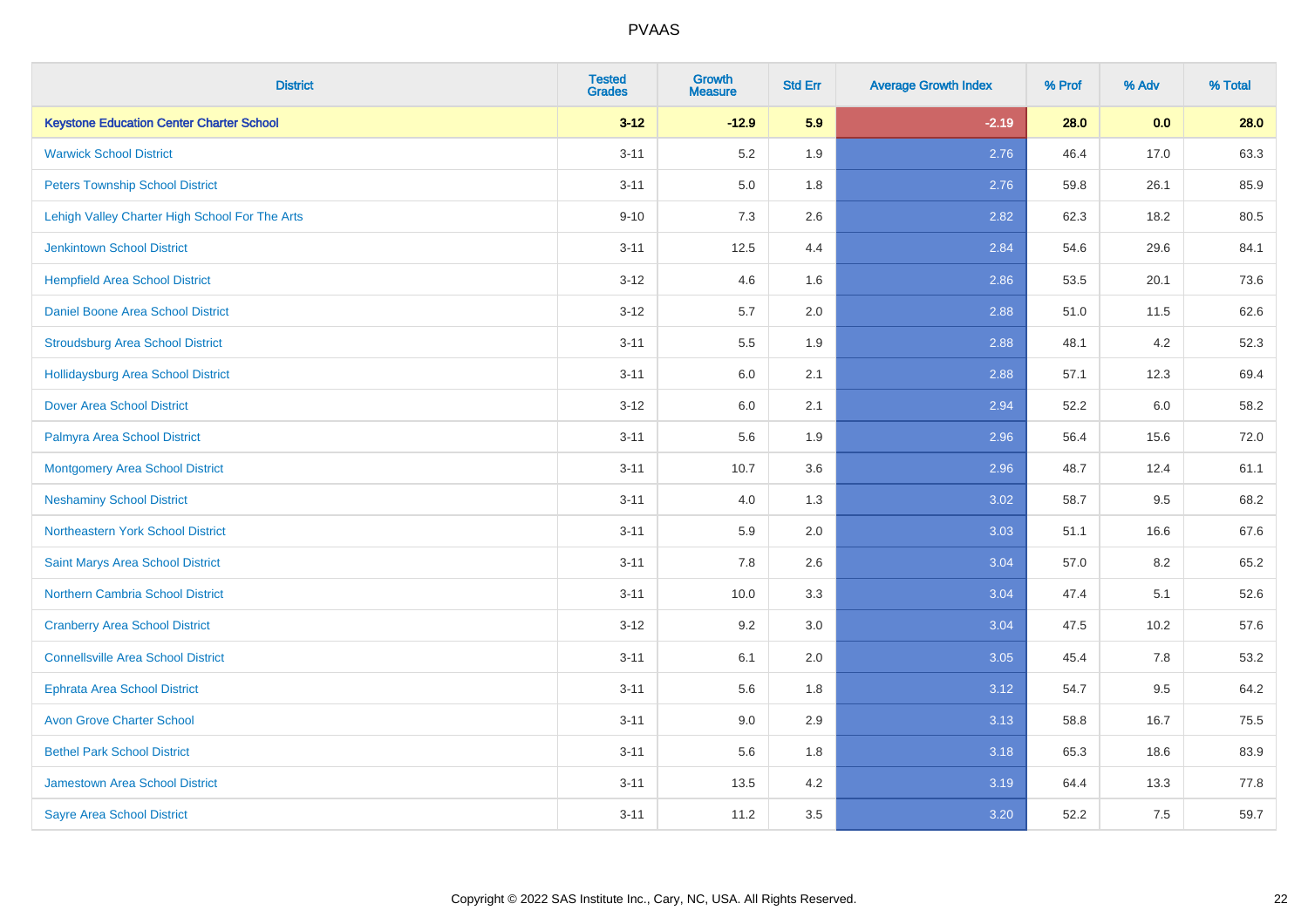| <b>District</b>                                 | <b>Tested</b><br><b>Grades</b> | <b>Growth</b><br><b>Measure</b> | <b>Std Err</b> | <b>Average Growth Index</b> | % Prof | % Adv | % Total |
|-------------------------------------------------|--------------------------------|---------------------------------|----------------|-----------------------------|--------|-------|---------|
| <b>Keystone Education Center Charter School</b> | $3 - 12$                       | $-12.9$                         | 5.9            | $-2.19$                     | 28.0   | 0.0   | 28.0    |
| <b>Wayne Highlands School District</b>          | $3 - 11$                       | 7.8                             | 2.4            | 3.23                        | 52.3   | 13.1  | 65.4    |
| <b>Tech Freire Charter School</b>               | $9 - 11$                       | 9.3                             | 2.9            | 3.26                        | 18.0   | 1.1   | 19.1    |
| <b>East Penn School District</b>                | $3 - 11$                       | 4.1                             | 1.3            | 3.27                        | 55.8   | 11.5  | 67.3    |
| Mechanicsburg Area School District              | $3 - 11$                       | 5.9                             | 1.8            | 3.29                        | 57.2   | 13.7  | 70.9    |
| <b>Central Dauphin School District</b>          | $3 - 11$                       | 4.4                             | 1.3            | 3.32                        | 53.3   | 7.4   | 60.7    |
| <b>Mastery Charter School - Hardy Williams</b>  | $3 - 11$                       | 11.4                            | 3.4            | 3.33                        | 44.3   | 5.7   | 50.0    |
| Pennsylvania Virtual Charter School             | $3 - 11$                       | 11.8                            | 3.5            | 3.37                        | 56.5   | 11.1  | 67.6    |
| <b>School Lane Charter School</b>               | $3 - 11$                       | 12.4                            | 3.6            | 3.43                        | 59.1   | 9.8   | 68.9    |
| <b>Whitehall-Coplay School District</b>         | $3 - 11$                       | 6.1                             | 1.8            | 3.45                        | 49.3   | 7.4   | 56.6    |
| Ambridge Area School District                   | $3 - 12$                       | 9.1                             | 2.6            | 3.46                        | 50.4   | 10.7  | 61.1    |
| Pen Argyl Area School District                  | $3 - 12$                       | 9.2                             | 2.7            | 3.46                        | 50.0   | 12.6  | 62.6    |
| Selinsgrove Area School District                | $3 - 12$                       | 8.3                             | 2.3            | 3.54                        | 56.8   | 10.0  | 66.8    |
| <b>West Shore School District</b>               | $3 - 12$                       | 5.0                             | 1.4            | 3.59                        | 54.2   | 9.4   | 63.6    |
| <b>Hamburg Area School District</b>             | $3 - 11$                       | 8.9                             | 2.5            | 3.63                        | 43.5   | 8.2   | 51.7    |
| <b>Eastern York School District</b>             | $3 - 11$                       | 9.6                             | 2.6            | 3.71                        | 56.3   | 12.6  | 68.9    |
| <b>Mckeesport Area School District</b>          | $3 - 12$                       | 9.0                             | 2.4            | 3.72                        | 31.0   | 4.5   | 35.5    |
| <b>Midd-West School District</b>                | $3 - 11$                       | 10.3                            | 2.7            | 3.80                        | 58.0   | 13.4  | 71.4    |
| <b>Octorara Area School District</b>            | $3 - 11$                       | 9.1                             | 2.4            | 3.82                        | 52.1   | 8.5   | 60.6    |
| <b>Eastern Lebanon County School District</b>   | $3 - 11$                       | 8.6                             | 2.2            | 3.84                        | 48.8   | 11.4  | 60.3    |
| <b>Allentown City School District</b>           | $3 - 12$                       | 5.3                             | 1.4            | 3.88                        | 25.3   | 2.7   | 28.0    |
| <b>Freeport Area School District</b>            | $3 - 10$                       | 9.7                             | 2.5            | 3.91                        | 57.5   | 17.8  | 75.3    |
| <b>Lake-Lehman School District</b>              | $3 - 11$                       | 10.8                            | 2.7            | 3.93                        | 55.3   | 7.9   | 63.2    |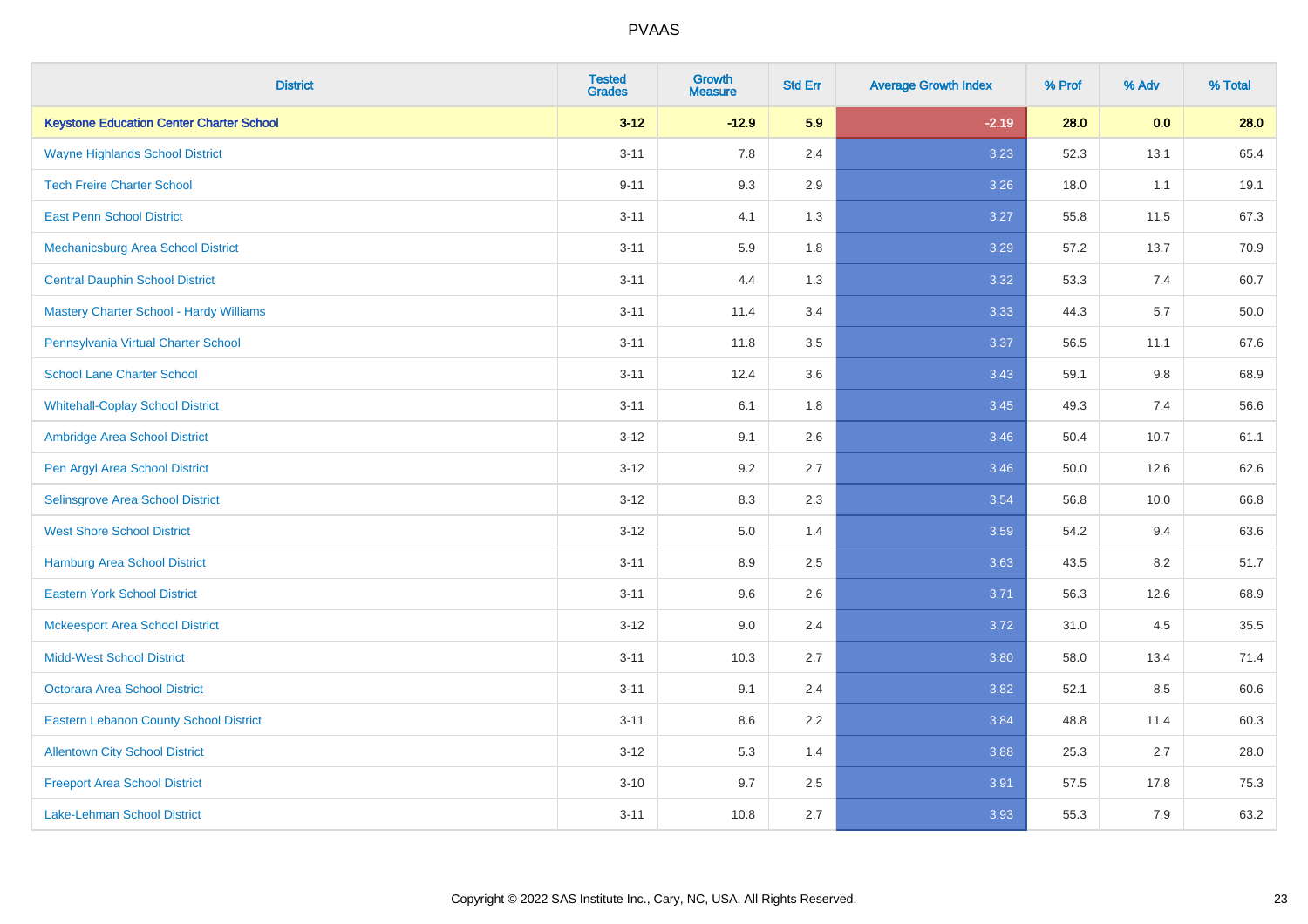| <b>District</b>                                    | <b>Tested</b><br><b>Grades</b> | <b>Growth</b><br><b>Measure</b> | <b>Std Err</b> | <b>Average Growth Index</b> | % Prof | % Adv   | % Total |
|----------------------------------------------------|--------------------------------|---------------------------------|----------------|-----------------------------|--------|---------|---------|
| <b>Keystone Education Center Charter School</b>    | $3 - 12$                       | $-12.9$                         | 5.9            | $-2.19$                     | 28.0   | 0.0     | 28.0    |
| <b>William Penn School District</b>                | $3 - 12$                       | 8.3                             | 2.1            | 3.99                        | 35.6   | $3.0\,$ | 38.7    |
| <b>Greater Nanticoke Area School District</b>      | $3 - 12$                       | 11.2                            | 2.8            | 4.01                        | 38.0   | 12.4    | 50.4    |
| <b>Greenwood School District</b>                   | $3 - 11$                       | 15.9                            | 3.9            | 4.11                        | 50.0   | 25.0    | 75.0    |
| <b>Montoursville Area School District</b>          | $3 - 12$                       | 10.8                            | 2.5            | 4.24                        | 44.6   | 20.1    | 64.8    |
| <b>Moon Area School District</b>                   | $3 - 11$                       | 8.2                             | 1.9            | 4.25                        | 58.7   | 18.5    | 77.2    |
| <b>Centennial School District</b>                  | $3 - 10$                       | 7.1                             | 1.7            | 4.29                        | 50.1   | 8.7     | 58.9    |
| <b>Parkland School District</b>                    | $3 - 11$                       | 5.3                             | 1.2            | 4.30                        | 58.0   | 22.3    | 80.4    |
| <b>Iroquois School District</b>                    | $3 - 11$                       | 13.1                            | 3.0            | 4.35                        | 48.2   | 7.8     | 56.0    |
| <b>Spring-Ford Area School District</b>            | $3 - 11$                       | 6.0                             | 1.3            | 4.46                        | 60.8   | 16.5    | 77.4    |
| Northern Bedford County School District            | $3 - 11$                       | 16.5                            | 3.6            | 4.58                        | 51.7   | 20.0    | 71.7    |
| <b>Littlestown Area School District</b>            | $3 - 11$                       | 11.4                            | 2.5            | 4.62                        | 55.2   | 10.4    | 65.6    |
| Pocono Mountain School District                    | $3 - 12$                       | $6.8\,$                         | 1.5            | 4.62                        | 45.8   | $5.0\,$ | 50.7    |
| <b>Upper Darby School District</b>                 | $3 - 12$                       | 6.9                             | 1.5            | 4.62                        | 45.0   | 6.7     | 51.7    |
| <b>Conestoga Valley School District</b>            | $3 - 11$                       | 8.7                             | 1.8            | 4.69                        | 60.3   | 13.5    | 73.8    |
| <b>Derry Area School District</b>                  | $3 - 11$                       | 13.2                            | 2.8            | 4.69                        | 60.0   | 12.5    | 72.5    |
| <b>Fort Leboeuf School District</b>                | $3 - 11$                       | 11.7                            | 2.5            | 4.73                        | 48.5   | 21.1    | 69.6    |
| Penns Valley Area School District                  | $3 - 12$                       | 14.0                            | 2.9            | 4.80                        | 41.9   | 23.1    | 65.0    |
| Shippensburg Area School District                  | $3 - 11$                       | 9.3                             | 1.9            | 4.84                        | 53.1   | 10.2    | 63.3    |
| <b>Commonwealth Charter Academy Charter School</b> | $3 - 10$                       | 9.1                             | 1.9            | 4.90                        | 47.2   | 9.1     | 56.3    |
| <b>York Suburban School District</b>               | $3 - 11$                       | 10.1                            | 2.1            | 4.91                        | 53.5   | 27.8    | 81.3    |
| <b>West Perry School District</b>                  | $3 - 11$                       | 12.5                            | 2.5            | 4.99                        | 56.6   | 8.4     | 65.0    |
| <b>Cornwall-Lebanon School District</b>            | $3 - 11$                       | 8.3                             | 1.6            | 5.08                        | 47.2   | 8.4     | 55.6    |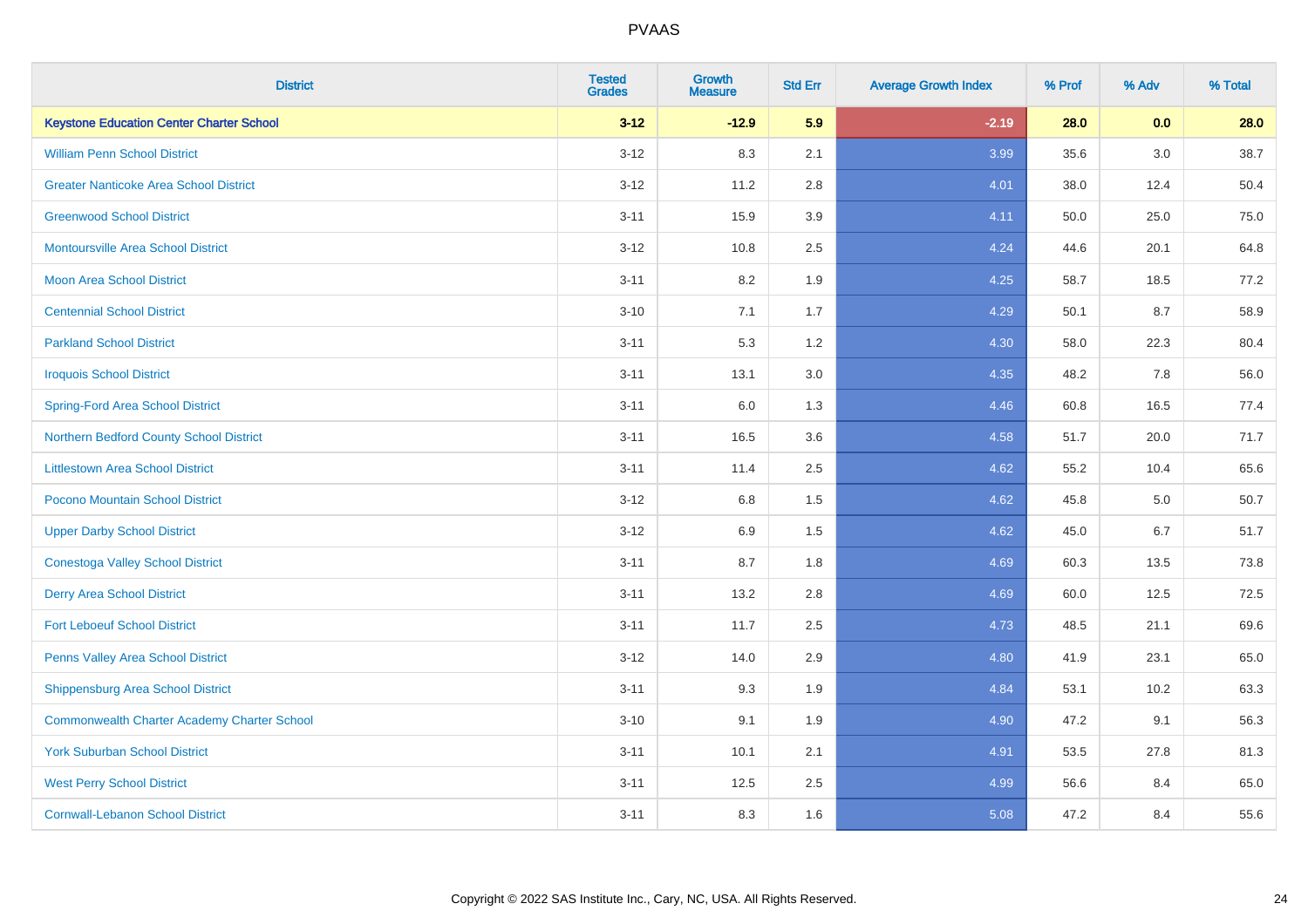| <b>District</b>                                 | <b>Tested</b><br><b>Grades</b> | <b>Growth</b><br><b>Measure</b> | <b>Std Err</b> | <b>Average Growth Index</b> | % Prof | % Adv   | % Total |
|-------------------------------------------------|--------------------------------|---------------------------------|----------------|-----------------------------|--------|---------|---------|
| <b>Keystone Education Center Charter School</b> | $3 - 12$                       | $-12.9$                         | 5.9            | $-2.19$                     | 28.0   | 0.0     | 28.0    |
| <b>City CHS</b>                                 | $10 - 11$                      | 13.6                            | 2.7            | 5.12                        | 45.8   | $3.0\,$ | 48.8    |
| <b>Cocalico School District</b>                 | $3 - 11$                       | 10.6                            | 2.0            | 5.18                        | 50.8   | 14.1    | 64.8    |
| <b>Haverford Township School District</b>       | $3 - 11$                       | $8.0\,$                         | 1.5            | 5.27                        | 53.0   | 25.5    | 78.6    |
| Fox Chapel Area School District                 | $3 - 11$                       | 9.8                             | 1.8            | 5.36                        | 56.6   | 28.6    | 85.2    |
| <b>Mifflin County School District</b>           | $3 - 11$                       | 9.1                             | 1.7            | 5.49                        | 47.1   | 6.7     | 53.8    |
| <b>Unionville-Chadds Ford School District</b>   | $3 - 11$                       | 17.1                            | 3.1            | 5.51                        | 68.1   | 13.2    | 81.3    |
| <b>Fleetwood Area School District</b>           | $3 - 10$                       | 12.2                            | 2.2            | 5.68                        | 53.5   | 11.6    | 65.2    |
| <b>Mountain View School District</b>            | $3 - 11$                       | 20.9                            | 3.5            | 5.91                        | 57.8   | 20.3    | 78.1    |
| <b>Wilson School District</b>                   | $3 - 12$                       | 8.8                             | 1.5            | 5.96                        | 52.6   | 14.6    | 67.2    |
| <b>Saucon Valley School District</b>            | $3 - 11$                       | 14.7                            | 2.5            | 5.98                        | 48.7   | 20.2    | 69.0    |
| <b>Ridley School District</b>                   | $3 - 12$                       | 10.0                            | 1.6            | 6.10                        | 45.6   | 8.2     | 53.8    |
| <b>Avon Grove School District</b>               | $3 - 10$                       | 10.0                            | 1.6            | 6.26                        | 56.3   | 18.6    | 74.9    |
| <b>Abington Heights School District</b>         | $3 - 11$                       | 13.5                            | 2.2            | 6.27                        | 58.3   | 16.2    | 74.5    |
| <b>Pine-Richland School District</b>            | $3 - 11$                       | 11.5                            | 1.8            | 6.31                        | 60.6   | 24.4    | 85.0    |
| <b>Deer Lakes School District</b>               | $3 - 11$                       | 17.0                            | 2.7            | 6.32                        | 61.5   | 16.4    | 77.9    |
| <b>Derry Township School District</b>           | $3 - 10$                       | 12.8                            | 2.0            | 6.39                        | 54.8   | 25.8    | 80.6    |
| <b>Garnet Valley School District</b>            | $3 - 10$                       | 10.9                            | 1.7            | 6.53                        | 67.1   | 19.0    | 86.1    |
| <b>Hazleton Area School District</b>            | $3 - 11$                       | 9.6                             | 1.4            | 6.77                        | 45.0   | 7.8     | 52.9    |
| <b>Wissahickon School District</b>              | $3 - 10$                       | 12.5                            | 1.8            | 6.85                        | 58.3   | 22.4    | 80.7    |
| <b>Southern York County School District</b>     | $3 - 11$                       | 14.2                            | 2.1            | 6.91                        | 55.1   | 18.1    | 73.1    |
| <b>Delaware Valley School District</b>          | $3 - 11$                       | 12.6                            | 1.8            | 6.93                        | 55.2   | 16.2    | 71.4    |
| <b>Central York School District</b>             | $3 - 12$                       | 12.3                            | 1.7            | 7.20                        | 55.5   | 11.5    | 67.0    |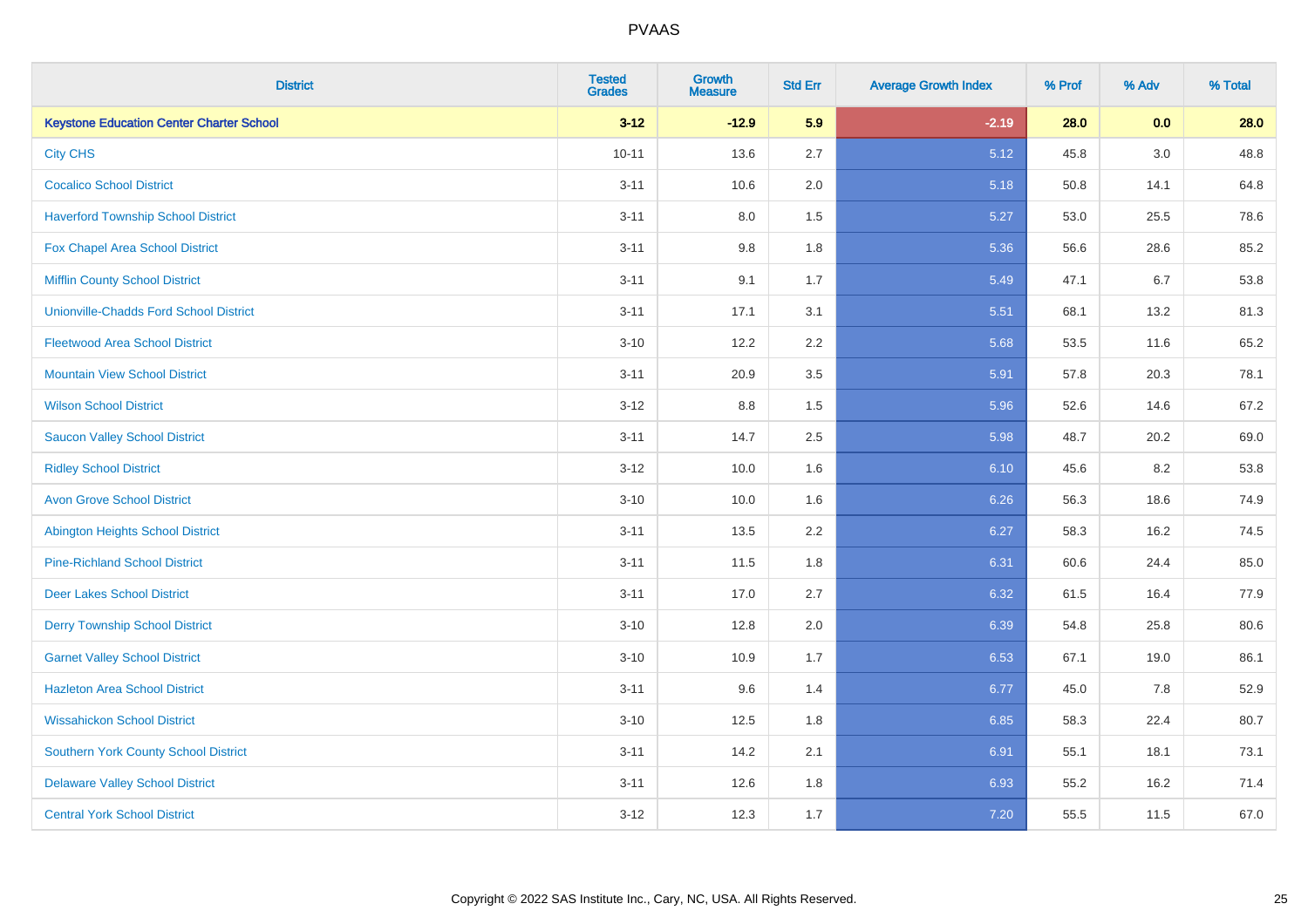| <b>District</b>                                 | <b>Tested</b><br><b>Grades</b> | <b>Growth</b><br><b>Measure</b> | <b>Std Err</b> | <b>Average Growth Index</b> | % Prof | % Adv | % Total |
|-------------------------------------------------|--------------------------------|---------------------------------|----------------|-----------------------------|--------|-------|---------|
| <b>Keystone Education Center Charter School</b> | $3 - 12$                       | $-12.9$                         | 5.9            | $-2.19$                     | 28.0   | 0.0   | 28.0    |
| <b>Reading School District</b>                  | $3 - 11$                       | 10.1                            | 1.4            | 7.25                        | 24.7   | 2.4   | 27.2    |
| <b>Valley View School District</b>              | $3 - 11$                       | 18.1                            | 2.4            | 7.42                        | 53.7   | 14.7  | 68.4    |
| Pennsylvania Cyber Charter School               | $3 - 11$                       | 11.6                            | 1.5            | 7.54                        | 46.3   | 5.0   | 51.3    |
| <b>Upper Merion Area School District</b>        | $3 - 11$                       | 15.3                            | 2.0            | 7.62                        | 59.3   | 19.3  | 78.6    |
| <b>Council Rock School District</b>             | $3 - 11$                       | 8.9                             | 1.2            | 7.65                        | 62.8   | 16.6  | 79.4    |
| <b>Tyrone Area School District</b>              | $3 - 12$                       | 19.7                            | 2.5            | 7.87                        | 60.4   | 16.7  | 77.1    |
| <b>Penn-Trafford School District</b>            | $3 - 11$                       | 13.4                            | 1.7            | 7.87                        | 62.3   | 21.9  | 84.2    |
| <b>Pennsbury School District</b>                | $3 - 11$                       | 11.7                            | 1.5            | 7.90                        | 60.1   | 21.3  | 81.3    |
| <b>Great Valley School District</b>             | $3 - 11$                       | 15.0                            | 1.9            | 7.98                        | 50.0   | 35.0  | 85.0    |
| Northern York County School District            | $3 - 11$                       | 15.6                            | 2.0            | 7.98                        | 57.4   | 11.5  | 68.8    |
| <b>Springfield School District</b>              | $3 - 11$                       | 13.8                            | 1.7            | 7.99                        | 60.9   | 21.5  | 82.4    |
| <b>Bethlehem Area School District</b>           | $3 - 11$                       | 9.3                             | 1.1            | 8.15                        | 44.7   | 12.0  | 56.7    |
| <b>Colonial School District</b>                 | $3 - 11$                       | 14.0                            | 1.7            | 8.21                        | 60.2   | 19.6  | 79.8    |
| <b>Souderton Area School District</b>           | $3 - 11$                       | 12.4                            | 1.5            | 8.28                        | 61.7   | 15.2  | 76.9    |
| <b>North Penn School District</b>               | $3 - 11$                       | 9.1                             | 1.1            | 8.36                        | 55.8   | 17.0  | 72.8    |
| <b>Upper Dublin School District</b>             | $3 - 12$                       | 15.4                            | 1.8            | 8.53                        | 60.8   | 24.8  | 85.6    |
| <b>Dallastown Area School District</b>          | $3 - 11$                       | 13.5                            | 1.5            | 8.84                        | 56.0   | 17.9  | 73.8    |
| <b>Norwin School District</b>                   | $3 - 11$                       | 18.0                            | 1.7            | 10.37                       | 58.5   | 27.0  | 85.4    |
| <b>West Chester Area School District</b>        | $3 - 11$                       | 12.6                            | 1.2            | 10.38                       | 66.8   | 20.2  | 87.0    |
| <b>Upper Saint Clair School District</b>        | $3 - 11$                       | 18.5                            | 1.7            | 10.65                       | 61.8   | 30.1  | 91.9    |
| Downingtown Area School District                | $3 - 11$                       | 12.1                            | 1.1            | 10.67                       | 60.0   | 23.5  | 83.6    |
| <b>Upper Perkiomen School District</b>          | $3 - 11$                       | 22.1                            | 2.1            | 10.74                       | 57.7   | 13.2  | 70.9    |